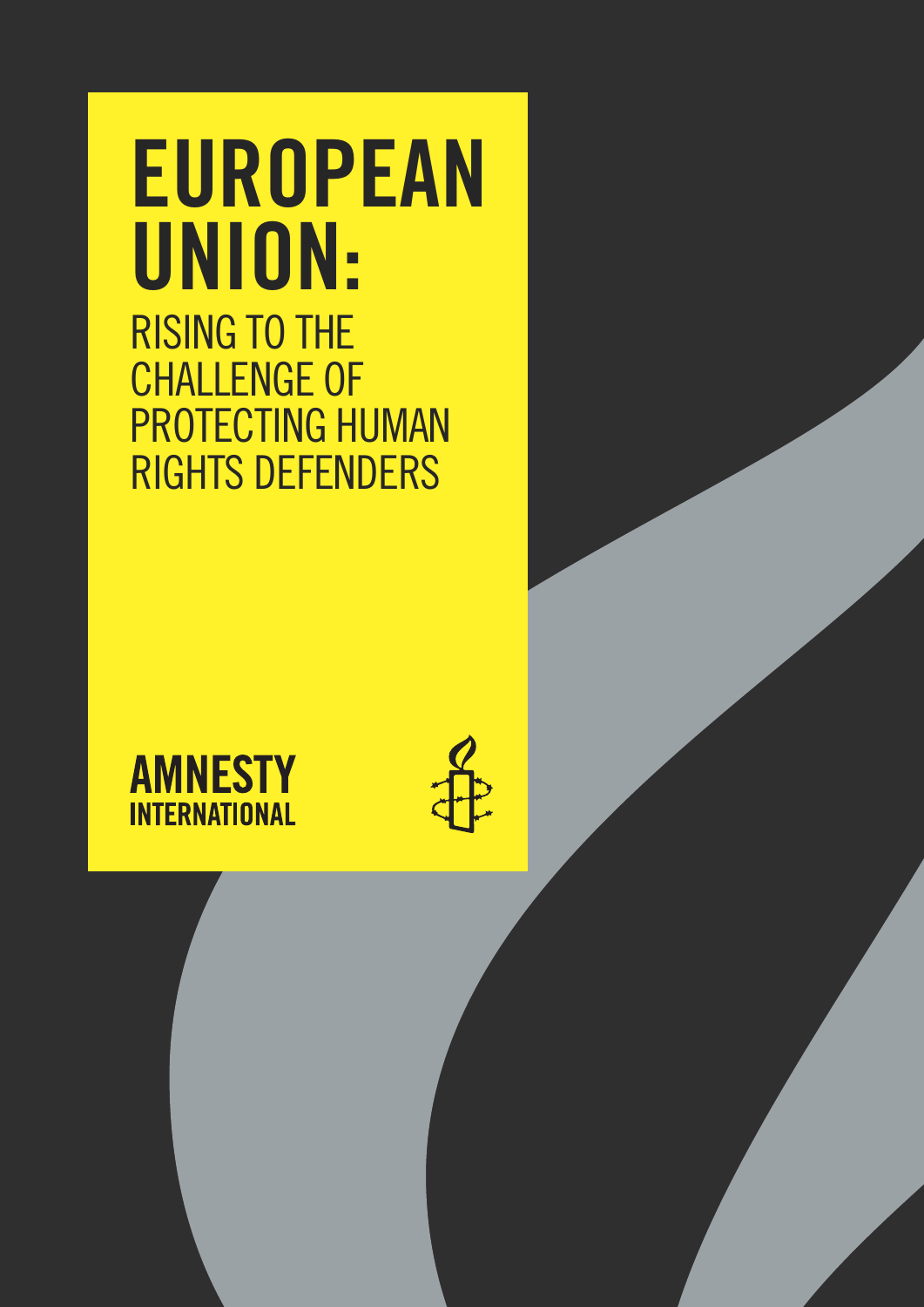Amnesty International is a global movement of 2.2 million people in more than 150 countries and territories who campaign to end grave abuses of human rights. Our vision is for every person to enjoy all the rights enshrined in the Universal Declaration of Human Rights and other international human rights standards. We are independent of any government, political ideology, economic interest or religion – funded mainly by our membership and public donations.

# **AMNESTY INTERNATIONAL**



Amnesty International Publications

First published in 2008 by Amnesty International Publications International Secretariat Peter Benenson House 1 Easton Street London WC1X 0DW United Kingdom www.amnesty.org

© Copyright Amnesty International Publications 2008

Index: EUR 01/009/2008 Original language: English Printed by Amnesty International, International Secretariat, United Kingdom

All rights reserved. No part of this publication may be reproduced, stored in a retrieval system, or transmitted, in any form or by any means, electronic, mechanical, photocopying, recording or otherwise without the prior permission of the publishers.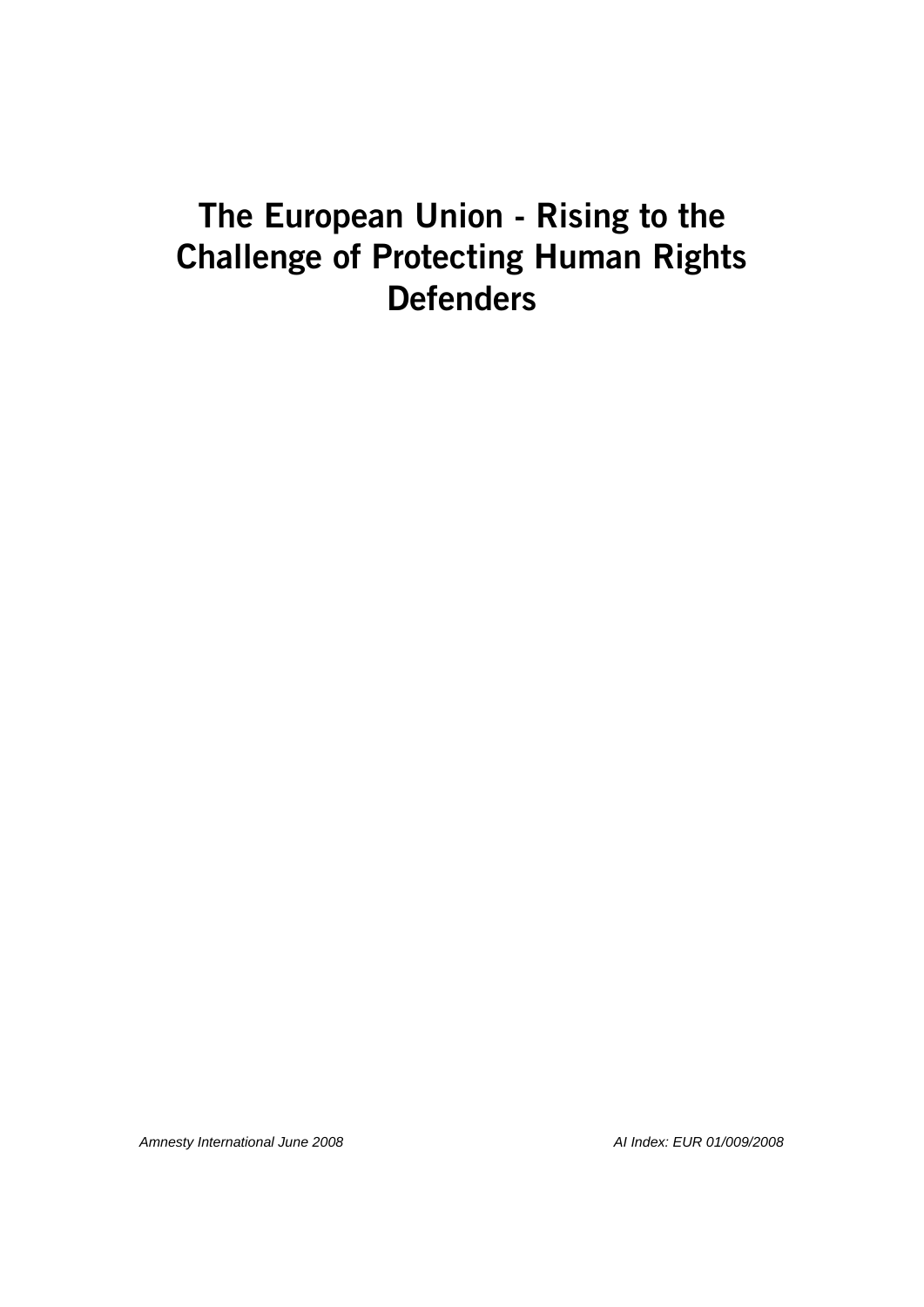#### INTRODUCTION

The European Union (EU) adopted "Ensuring Protection – European Union Guidelines on Human R[i](#page-21-0)ghts Defenders" (the Guidelines) in June 2004. The purpose of the Guidelines "is to provide practical suggestions for enhancing EU action" in relation to human rights defenders (HRDs). The Guidelines represent a unique commitment by EU institutions and individual EU member states to promote the principles in the UN Declaration on Human Rights Defenders in its relations with countries outside the EU. If fully implemented, the potential for bringing about change is significant. The fact that all member states have agre ed to the Guidelines provides a strong basis for the EU to develop an effective hum an rights policy.

# **EU Guidelines on Human Rights Defenders**

The Guidelines establish a number of ways in which the EU should support and protect HRDs, including:

#### EU missions

Missions have an important role to play in putting into practice the EU's policy towards HRDs. According to the Guidelines, in many third countries, EU missions are the primary interface between EU member states and HRDs on the ground and should therefore adopt a proactive policy. Actions to be taken by EU missions include the co-ordination and sharing of information on HRDs, maintaining contact with HRDs, giving HRDs visible recognition, and observing trials.

EU missions should monitor and periodically report on the institutional framework within which HRDs operate, and report any threats or attacks against individual HRDs. They should make recommendations for action to the Council of the EU's Working Group on Human Rights (COHOM), which could include, condemning threats and attacks against HRDs, making public statements when HRDs are at immediate or serious risk and the issuing of démarches. COHOM and other relevant working groups are to identify situations where EU action is called for, and decide on the action to be taken or, where appropriate, make recommendations for action to the Council's Political and Security Committee.

#### EU officials

The Guidelines state, where appropriate, EU officials visiting third countries should meet HRDs and raise individual cases with the local authorities. The situation of HRDs should be included in political dialogues, in which the EU will emphasize its support for HRDs and again, raise individual cases of concern.

# Practical support

Finally, the Guidelines provide practical support to HRDs through social and economic development programmes provided by the EU and individual member states. These could include financial support for capacity-building and public awareness campaigns of HRDs,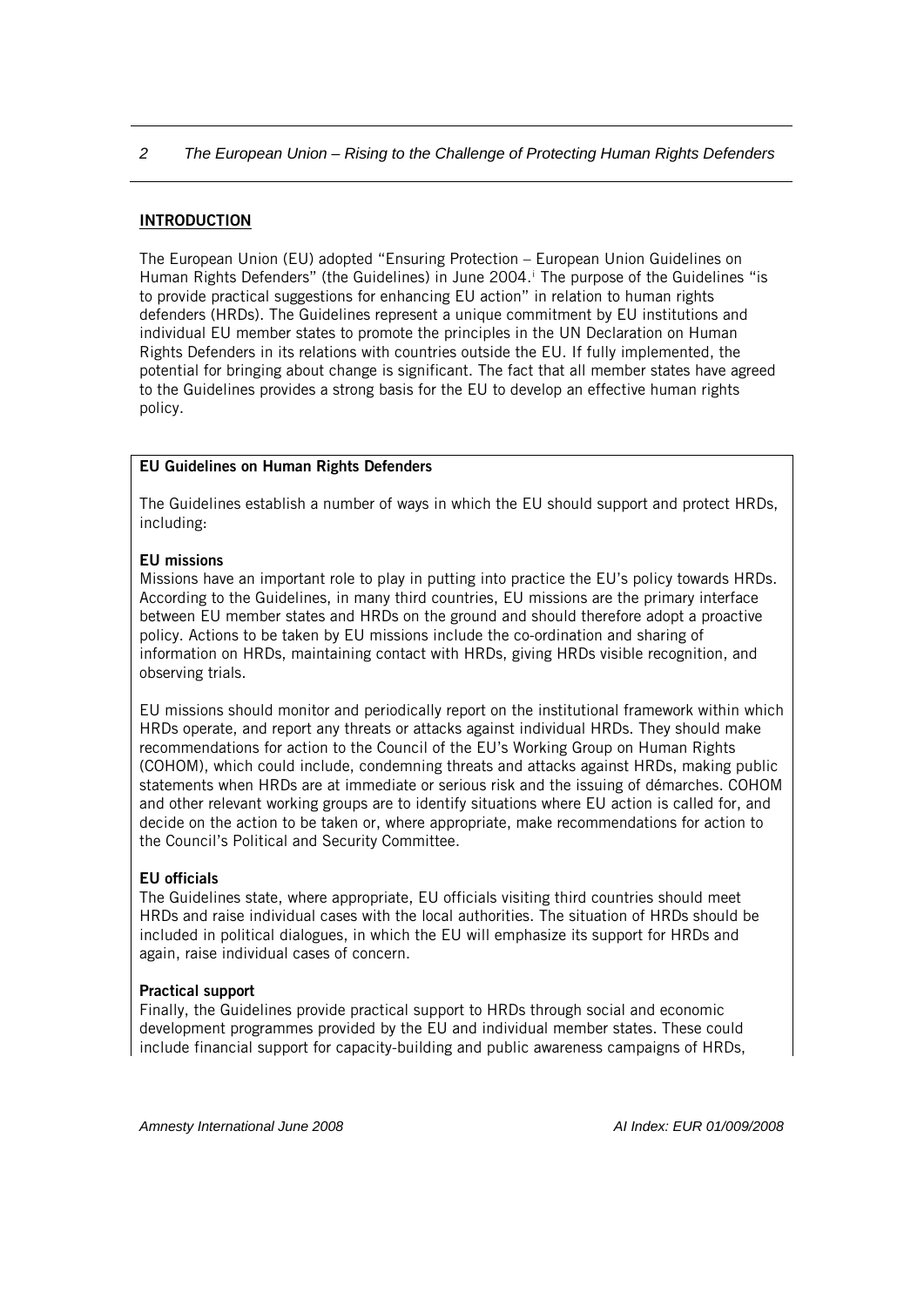assisting in the establishment of international networks of HRDs, and seeking to ensure that HRDs can access financial resources from abroad.

In June 2006, under the Austrian EU Presidency, the EU published its first review of the implementation of the Guidelines (Austrian Review).<sup>[ii](#page-21-1)</sup> The Austrian Review took stock of the progress made and recommended further action towards the full and effective implementation of the Guidelines. All relevant actors of the EU were requested to implement the total of sixtyfour steps recommended by the review.

of enhancing EU efforts to support and protect HRDs. The overall picture was patchy and the need for a focus on implementation at country level, for which the efforts of not only EU Since the Guidelines were adopted, Amnesty International has also monitored their implementation in order to contribute to their full and effective use. In May 2007, Amnesty International published a report which presented an assessment of the implementation of the Guidelines based on research on eight countries in 2006. Amnesty International's main conclusion was that, in spite of numerous positive initiatives by successive EU Presidencies to promote the Guidelines, they had yet to be sufficiently employed on the ground for the purpose implementation of the Guidelines had yet to be prioritized and systematized. There was a dire institutions (Presidency and European Commission), but also EU member states, were needed.

The conclusions and recommendations of Amnesty International's May 2007 report remain fully relevant. The present document aims to reinforce those recommendations and to trigger increased, effective, systematic and consistent action to support and protect HRDs by

- ‐ describing in detail good initiatives in the implementation of the Guidelines examples that should be widely emulated
- discussing "lessons learned" about impact which can be applied successfully anywhere
- taking action on HRDs identifying and responding to the most common reasons given by EU diplomats for not
- highlighting key challenges for the EU in the implementation of the Guidelines in the ‐ future.

implementation of the Guidelines: staff at EU missions, at Ministries of Foreign Affairs in the capitals, at permanent representations of member states and at the EU institutions in Brussels. It could however also be of use to HRDs and other NGOs. The booklet has been developed for professionals who are directly involved in the

#### The United Nations Declaration on Human Rights Defenders

HRDs are on the frontline of defending and promoting human rights and as such, are at particular risk of attack and intimidation. Recognizing the need to better protect HRDs, the United Nations (UN) set up a working group in 1985 to draft a relevant international instrument. After 13 years of negotiation, the UN General Assembly adopted what is commonly known as the Declaration on Human Rights Defendersiii on 9 December 1998. This year marks the 10<sup>th</sup> anniversary of the Declaration's adoption.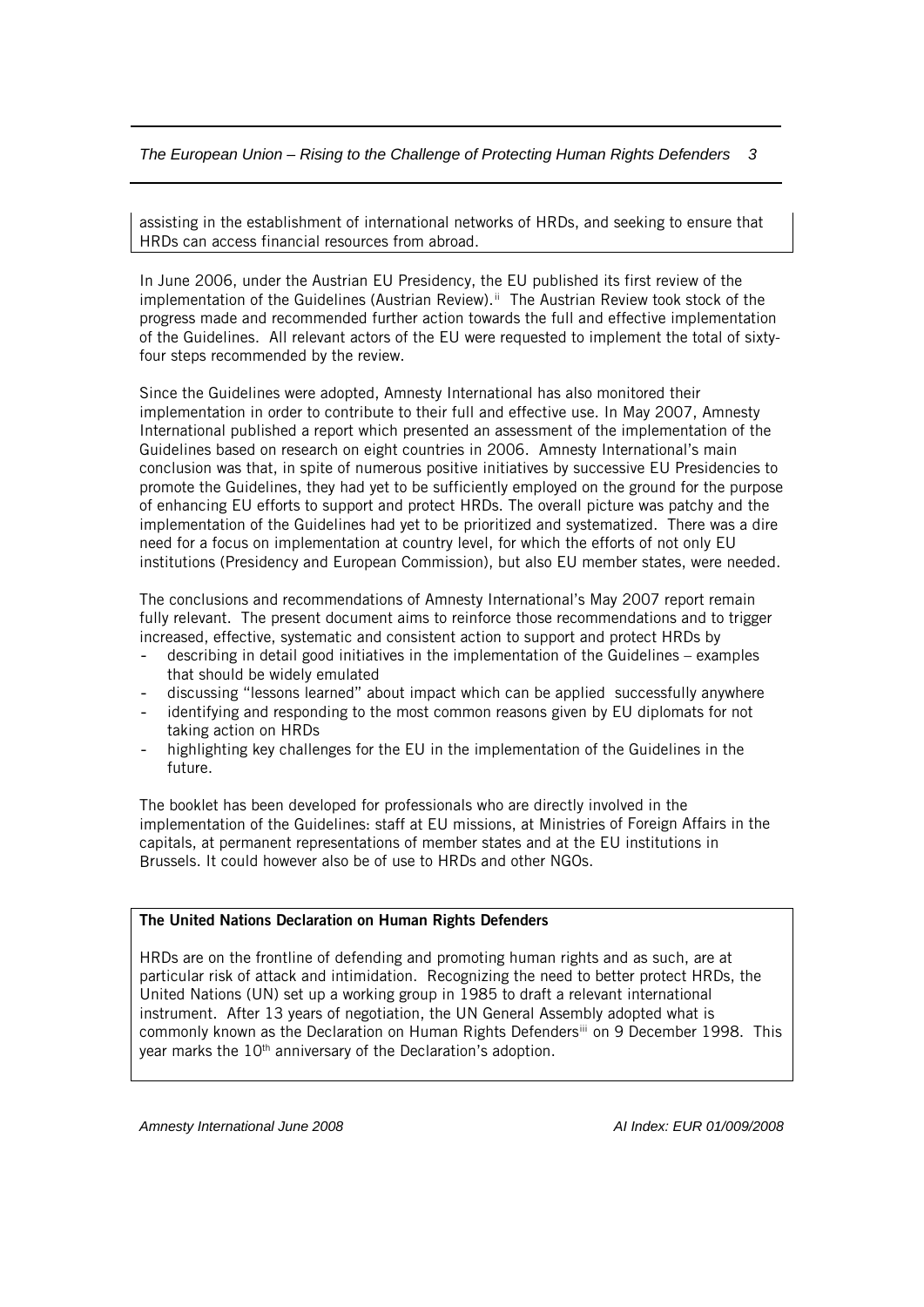The UN defines a human rights defender as anyone who, either alone or in association with others, works peacefully for the promotion and protection of human rights. "What is most important in characterizing a person as a human rights defender is not the person's title or the name of the organization he or she works for, but rather the human rights character of the work undertaken." According to the UN, therefore, HRDs "are not only those whose daily work specifically involves the promotion and protection of human rights,"<sup>iv</sup> but also lawyers, trade unionists, journalists, teachers, doctors, judges, police, politicians and anyone else, who acts to promote or protect human rights.

# The rights of Human Rights Defenders:

*"Everyone has the right, individually and in association with others, to promote and to strive*  for the protection and realization of human rights and fundamental freedoms at the national *and international levels."[v](#page-21-1)* HRDs have the right to peaceful assembly; form, join and participate in non-governmental organizations, associations or groups; disseminate information on human rights; draw public attention to human rights violations; benefit from an effective remedy if rights are violated; offer legal assistance; have unhindered access to and communication with international bodies; solicit receive and utilize resources.

#### The responsibility of states to protect Human Rights Defenders:

States should protect, promote and implement all human rights and fundamental freedoms; adopt legislative, administrative and other measures to ensure the rights in the Declaration are guaranteed; conduct prompt and impartial investigations into alleged human rights violations; protect HRDs against violence, threats, retaliation, discrimination, pressure or any other arbitrary action as a result of their work.

#### The Guidelines - protection in practice

European member states and institutions have taken a number of excellent initiatives to support and protect HRDs in third countries. This section outlines 10 commendable steps taken since the adoption of the Guidelines. The practices have been divided into "structural measures," which concern policies and processes, and "practical action," relating to more concrete or tangible actions "on the ground."

#### Structural measures

#### 1. The Netherlands - HRDs and foreign policy.

In 2001, The Netherlands identified HRDs as a priority group in its foreign policy on human rights. Support For HRDs – 'people who have the courage to make their voices heard' – was reiterated in their November 2007 policy, when concrete implementation of the EU Guidelines on HRDs was identified as a priority.<sup>vi</sup> Actions outlined in the policy include:

dialogue; raising the situation of HRDs and their organizations during bilateral contacts and visits, regardless of the country; meetings between HRDs and the Minister of Foreign Promoting action to protect HRDs within the EU - raising individual cases during political Affairs during country visits; and targeted funding.

missions, will organise meetings with local HRDs. On the 10th December every year, Dutch Embassies, in co-operation with other EU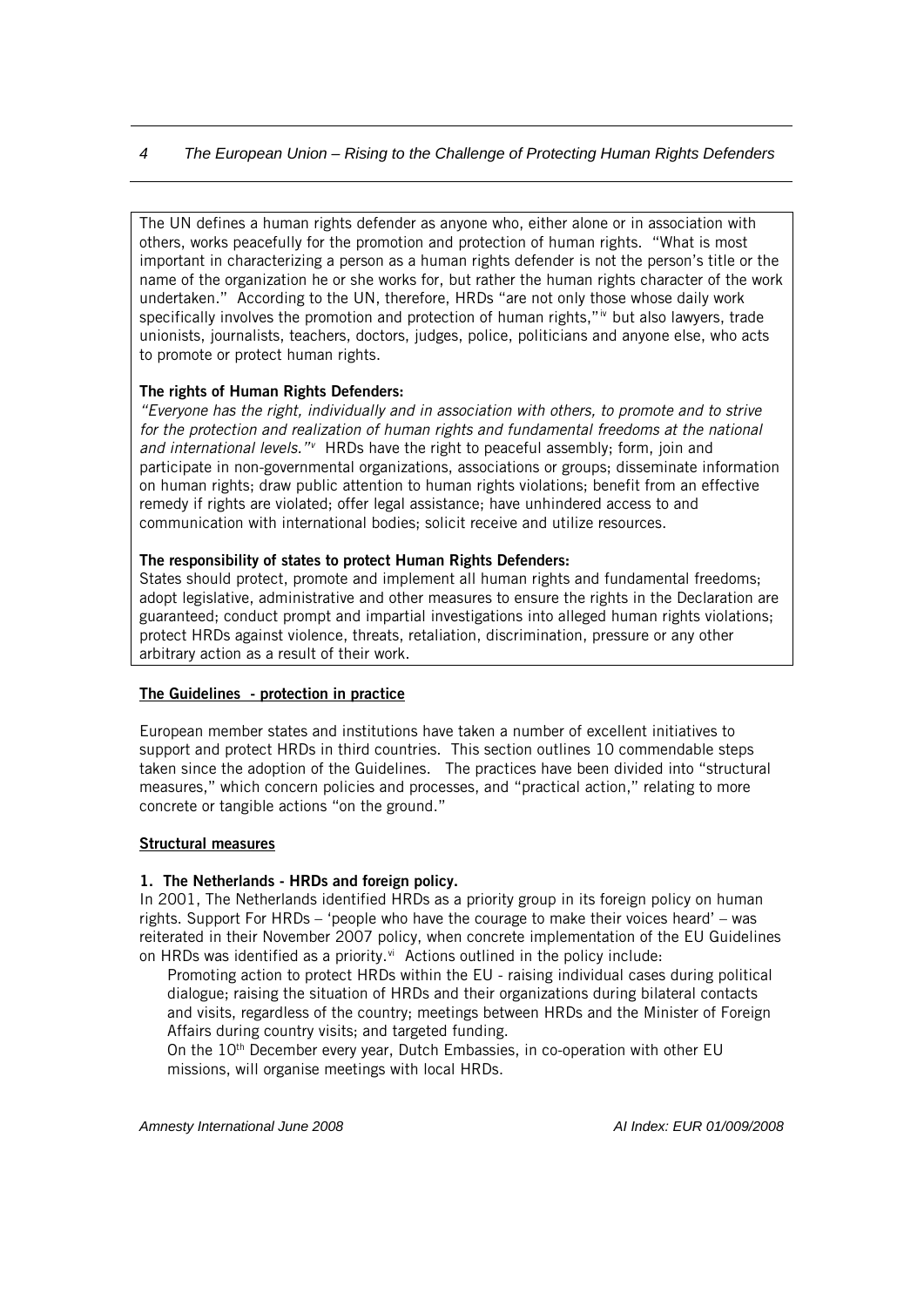The establishment of the "Human Rights Defenders Tulip," an annual award for "exceptional moral courage."

Netherlands takes concrete action to support and protect HRDs, not only by promoting and providing a justification for action on HRDs, but also through accountability to the Dutch Specific and public commitments at the central policy level will help ensure that The parliament and civil society.

#### 2. Nepal - Launching local implementation strategies.

In consultation with local HRDs and human rights NGOs. vii EU missions in Nepal drew up a local strategy for implementing the Guidelines. The strategy was publicly launched on 10 October 2007.<sup>[viii](#page-21-1)</sup> The strategy includes:

Translating the Guidelines and strategy into Nepali. The English and Nepali versions of the strategy have been posted on the UK Embassy's website.<sup>ix</sup>

Informing HRDs about the Guidelines during district visits.

Widening contacts with HRDs.

Issuing EU demarches and statements.

Contributing to a "safe house" mechanism for HRDs in great danger.

Establishing an EU working group to co-ordinate the implementation of the Guidelines. (The working group has already met)

The publication of a local strategy helps develop consensus and awareness among EU missions raises awareness among local HRDs of the EU's commitments, which will help ensure HRDs contact the EU when necessary. Finally, it communicates the EU's support for HRDs to local regarding the importance of supporting HRDs and the actions that should be taken. It also government and society.

#### 3. Guatemala - Contact and monitoring at country level.

from the UK and The Netherlands embassies and the General Consul of Finland. In January 2008, the group was expanded to include representatives of the Delegation of the European Commission and the Swedish Embassy. The "filter group": EU missions in Guatemala appointed a "filter group" made up of the Deputy Heads of Mission

Receive and assess allegations of violations against HRDs, gathering further information from the authorities when necessary.

Forward cases, with recommendations for action, to the regular Deputy Heads of Mission (HoMs). In turn, the Deputy HoMs refer the cases to the HoMs for discussion and decision-making.

In February 2007, the group compiled six cases which the EU HoMs later presented to the Guatemalan Minister for the Interior.

and commitment, has created a mechanism to ensure the regular monitoring and assessment of the situation of HRDs. The group provides HRDs with a clear and consistent point of contact, facilitating communication between HRDs and EU missions. The EU, by appointing a filter group made up of EU missions who have the necessary capacity

#### Practical action

#### 4. Israel - Integrating HRD issues and cases into political dialogue.

In November 2006, the EU "troika"<sup>[x](#page-21-1)</sup> in Tel Aviv heard presentations from European and local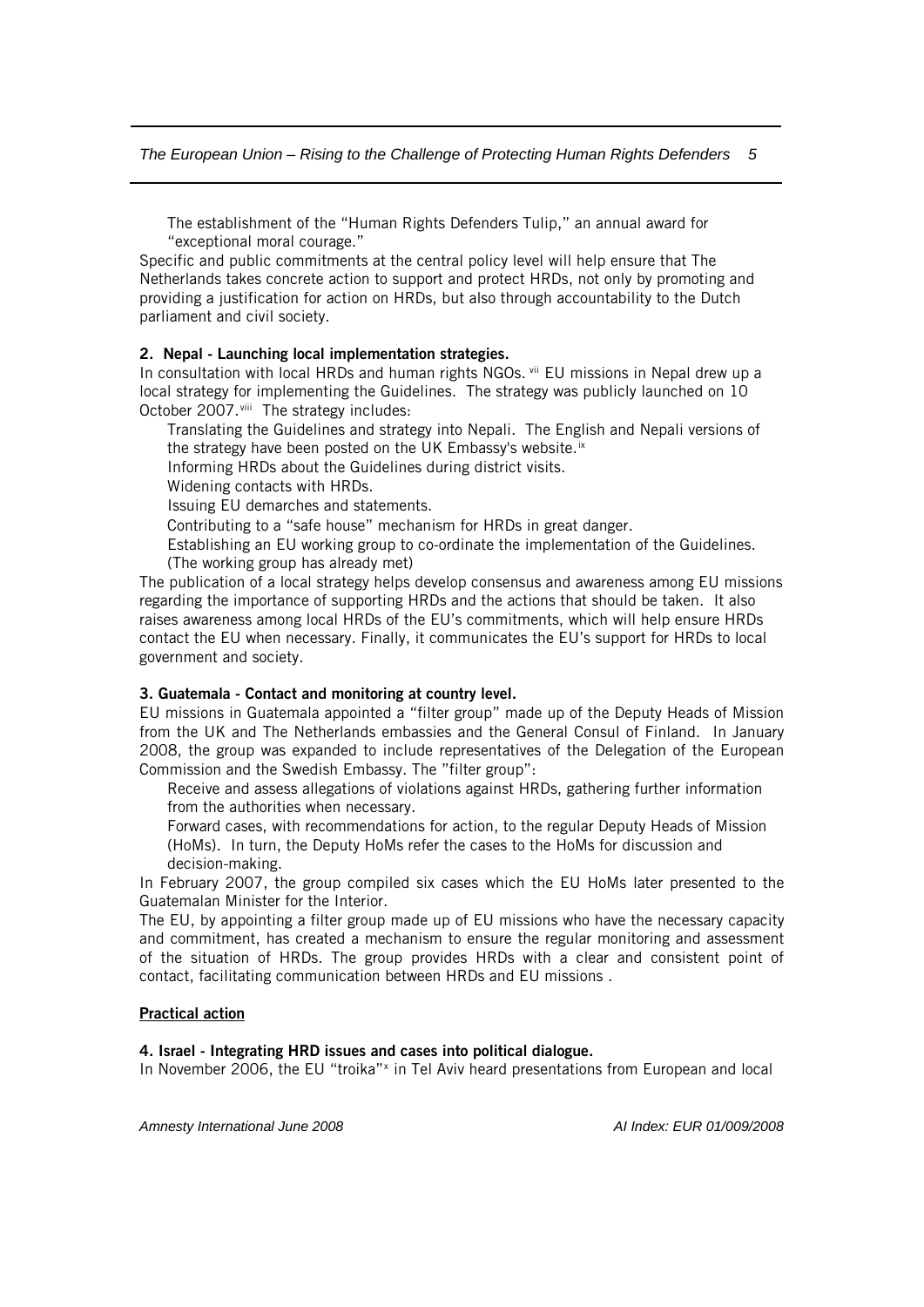staff members from local organizations who had been in detained. Subsequently, in February 2007, the EU increased international pressure by raising the issue, and the cases of two HRDs October 2007, after receiving information from European and local NGOs, the EU raised cases of administrative detention and restrictions on the freedom of movement of HRDs during the travel ban since March 2006. Contacts with human rights organizations and defenders have provided the EU with detailed and relevant information on violations against HRDs. By raising issues and cases consistently in political dialogue, the EU can ensure that its concerns NGOs in regard to the Israeli practice of administrative detention $x_i$  and the cases of Palestinian who had been detained since May 2005, with the Israeli Government during the EU-Israel informal human rights working group. Both HRDs were released within three months. In EU-Israel Sub-Committee on Political Dialogue. The cases included that of the General Director of the Palestinian human rights organization *Al Haq*, who has been subjected to a regarding HRDs are addressed.

#### 5. Tunisia - Raising individual cases at the highest level.

along with 21 others, more than a year before the end of his  $3\frac{1}{2}$  year sentence. Asked what Newly elected French President Nicolas Sarkozy added to international pressure in relation to the case of Mohammed Abbou, when he raised the case with the Tunisian President during a visit to Tunisia on 10/11 July 2007. Mohammed Abbou had been jailed in April 2005 in part for articles critical of the authorities and condemning torture in Tunisia.. Later, when asked by journalists whether he had raised human rights issues, President Sarkozy said: "President Ben Ali is the first to recognize that there are plenty of things that can be improved. We discussed them, we discussed individual cases,"[xii](#page-21-1) citing the case of Mr. Abbou. The case was also raised by another member of President Sarkozy's delegation, the State Secretary in charge of foreign affairs and human rights with a Tunisian counterpart. Less than two weeks later, on 24 July, the 50th anniversary of the Republic of Tunisia, Mr. Abbou was released by presidential pardon he thought helped bring about his release, Abbou said, "the visit of [French] President Sarkozy who directly referred to my situation was not insignificant."xiii

Raising individual cases at the highest (Presidential) level gives a clear indication of the extent of member states' concern for HRDs and ensures that these concerns are raised on a par with other issues. It is effective to target Presidents of third countries since it is they who usually have the power to ensure improvement in the situation of local HRDs.

#### 6. China - Consistent and varied action

Hu Jia and his wife Zeng Jinyan are both Chinese AIDS activists who have been under house arrest, first from March 2006 to February 2007 and most recently since May 2007.

In June 2007 the German EU Presidency carried out a demarche in relation to their treatment.

In July and August, a UK diplomat visited Hu and Zeng at their residence and made a media statement on the situation of Chinese HRDs.

In October, the EU raised the case during the EU-China human rights dialogue, asking the - Chinese Government "to immediately release both or in any case, not subject them to ill treatment in detention."

In November, the Human Rights Ambassador of The Netherlands raised their detention with Chinese authorities again.

The European Parliament nominated Hu for the 2007 Sakharov Prize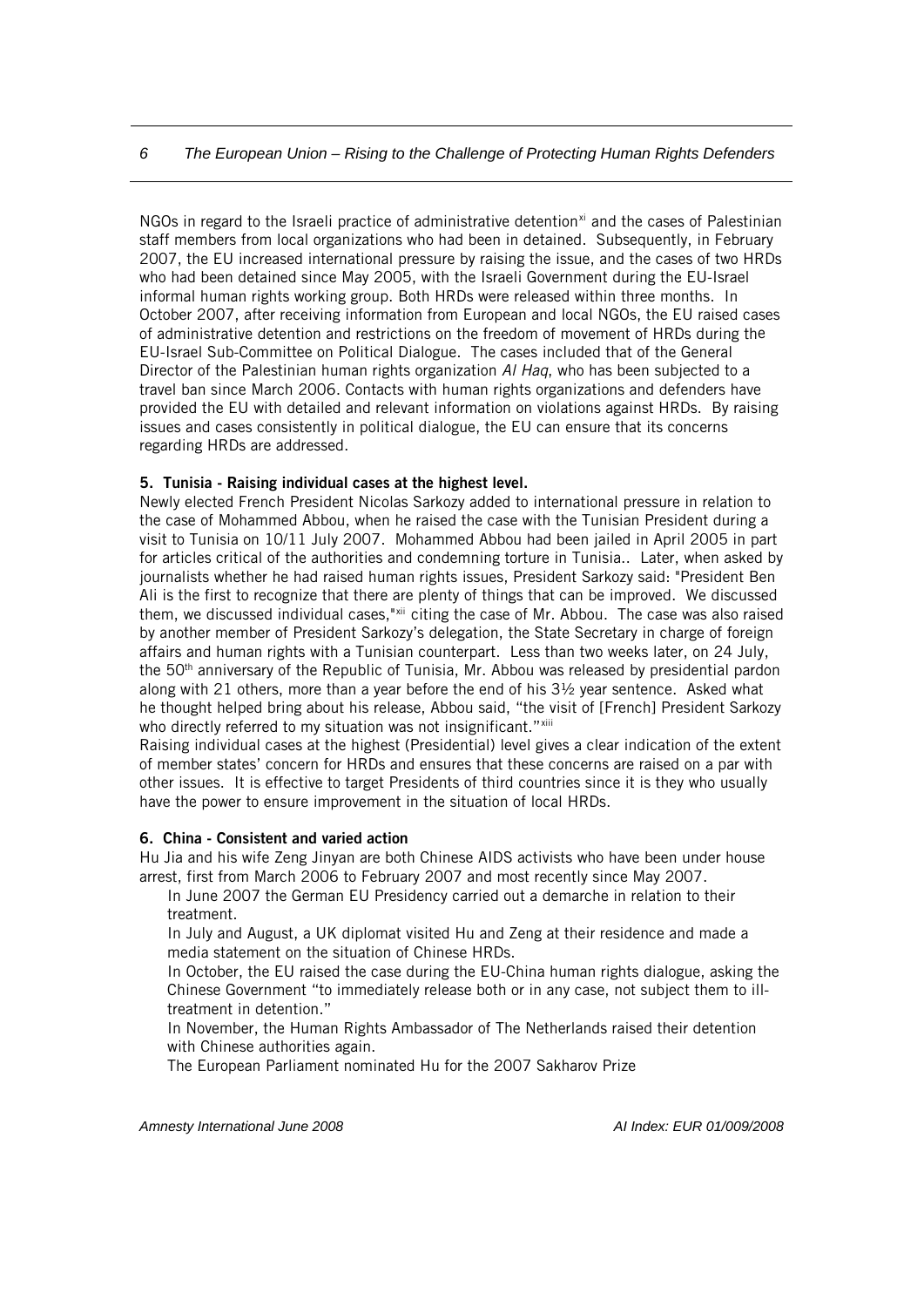When Hu Jia was taken from his residence by police on 27 December, the President of the European Parliament issued a public statement, [xiv](#page-21-1) and the European Parliament adopted a resolution,<sup>[xv](#page-21-1)</sup> condemning his detention and demanding his release.

In early 2008, the EU raised Hu's case again with the authorities.

On 17 January 2008, the Dutch Foreign Minister publicly highlighted violations against Hu in a speech.

On 17 March 2008, the EU Presidency issued a declaration in which it expressed deep concern about Hu Jia's detention, calling on the Chinese authorities to release him and others detained for reporting on or demonstrating against human rights abuses and to refrain from further such detentions.<sup>[xvi](#page-21-1)</sup>

When Hu was sentenced in April 2008, representatives from eight EU missions attempted to attend the hearing.

These actions illustrate how EU institutions and member states have acted with a level of consistency and with growing intensity in relation to the case of an individual HRD at risk.

#### 7. Iran - Public statements by the EU Presidency.

The EU has consistently issued public statements concerning HRDs in Iran. Five statements were issued in 2006, four in 2007, and to date, one in 2008. The statements related to journalists, women HRDs, trade unionists, students and teachers. The EU has expressed concern about the arrest and imprisonment of HRDs, unfair trials, ill-treatment of HRDs while in detention, and the closure of HRDs' organizations. It has also called for the release of HRDs, their access to medical treatment, cessation of proceedings against HRDs, investigations into violations against HRDs, and even the amendment of relevant laws. It has made reference to international human rights agreements, including the UN Declaration on HRDs.

The EU has consulted HRDs when drafting these statements, which have been translated into Persian and covered in the local media. On occasion, the Iranian authorities have protested to the EU in relation to these statements. HRDs believe that these statements make a difference. "It seems that the Islamic Republic would take harsher action to violate the human rights and to tackle the dissidents if it were not for considerations of foreign and international relations," said one HRD.<sup>[xvii](#page-21-1)</sup>

Public statements provide moral support for local HRDs at risk, raise the visibility of violations against HRDs and promote accountability for such violations.

#### 8. Guatemala - Public event and statements by EU missions.

On 28 June 2007, EU missions, in co-operation with local HRDs and the Office of the UNHCHR, organized a public meeting to highlight concerns about attacks on HRDs. Ambassadors from the UK and The Netherlands spoke at the event. The meeting was attended by other EU Ambassadors, the US Ambassador, Ambassadors from a number of Latin American countries and members of the press. Guatemalan officials were also present, including the Minister of Interior who condemned the attacks. On 12 July 2007, EU missions issued a declaration expressing concern about the attacks, stressing the need for the relevant Guatemalan institutions to improve protection for HRDs and end impunity. The declaration was published in the local press the next day. Though no one has been brought to justice for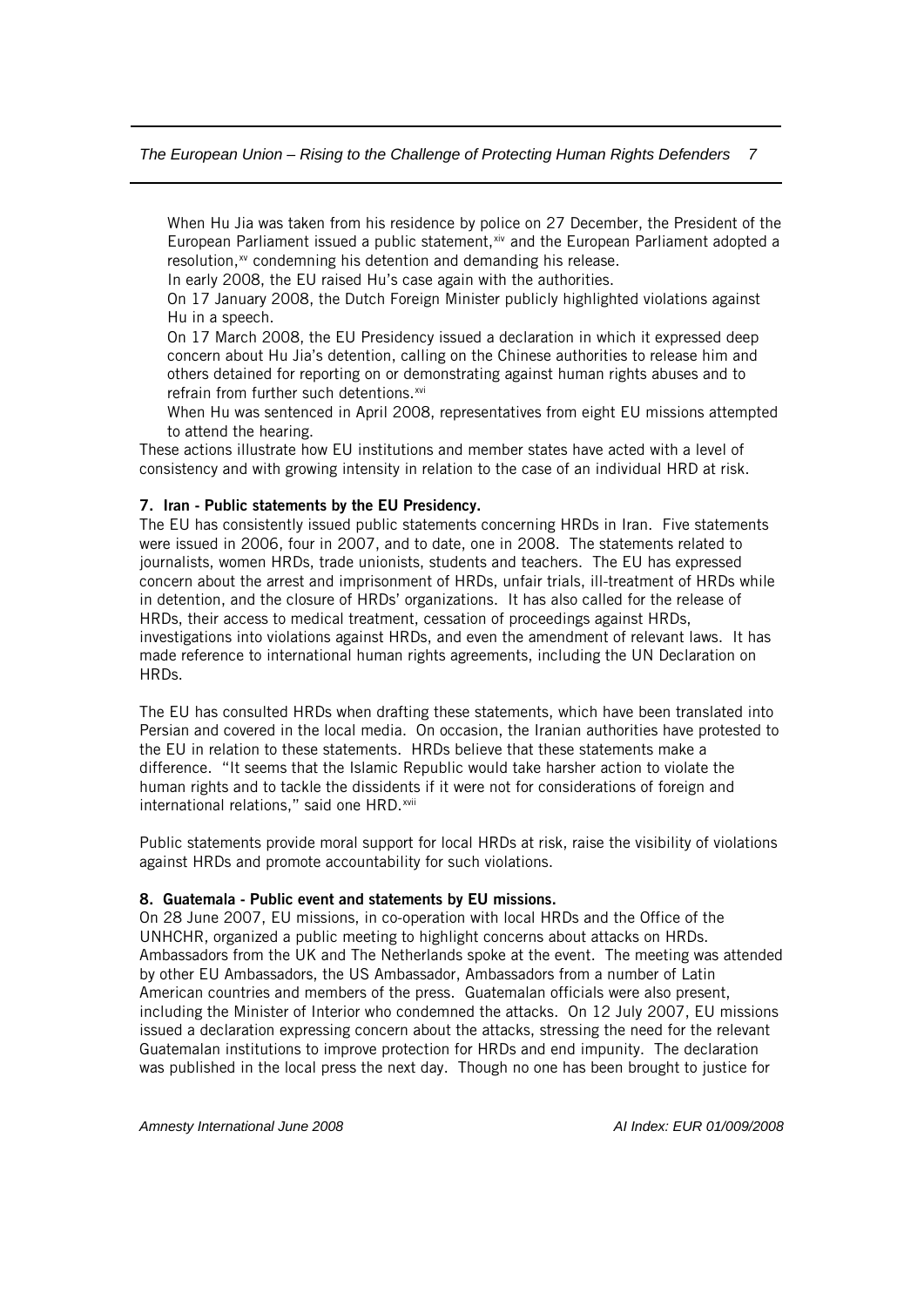the violations, HRDs believe these actions contributed to a drop in attacks over the following months. Raising the visibility of concerns about attacks on HRDs helps ensure the message reaches actual and potential violators of HRDs' rights and, acts as a deterrent by raising the political costs if such attacks continue.

#### 9. Zimbabwe - Attending demonstrations and observing court hearings.

In Zimbabwe, as in other EU missions, the Delegation of the European Commission has appointed a "focal point" on HRDs. This staff member maintains contact with a "strategic network" of Zimbabwean HRDs. This "focal point" plays an active role in developing the EU's local implementation strategy as set-out in the Guidelines. In collaboration with other EU missions, the focal point attends public demonstrations and meetings organized by HRDs and, observes court hearings and other events when necessary. For example, in 2007, their presence was requested at the airport to monitor the departure of two lawyers who feared violence prior to attending a meeting of the African Commission on Human and People's Rights.

On 7 May 2007, the focal point attended the court hearing of two lawyers who had been arbitrarily arrested on 4 May. According to one Zimbabwean HRD,<sup>[xviii](#page-21-1)</sup> the magistrate, despite having received instructions not to do so, granted the two lawyers bail due to the presence of diplomatic observers. He reportedly feared being refused entry into European countries in the future. The focal point also observed a lawyers' demonstration on 8 May 2007 at which participants were beaten. Their report on these two cases was circulated to EU Heads of Mission and used by the EC's Head of Delegation to raise concern with the Zimbabwean authorities.

This presence has given moral support to activists and acted as a deterrent against further human rights abuses.

#### 10. Russia - Action on NGO legal framework.

Successive EU Presidencies have exerted pressure in relation to NGO Law in Russia. The law, which came into force in April 2006, imposes unduly burdensome reporting requirements on NGOs and gives state officials excessive powers in supervising their work. In October 2006, on the basis of the law, a Russian court ordered the closure of the Russian Chechen Friendship Society (RCFS), which has been outspoken on behalf of victims of human rights violations in Chechnya. In February 2007, the EU made a statement to the Permanent Council of the Organization for Security and Co-operation in Europe (OSCE) stating that the closure of the RCFS showed that the Law "can be implemented in an arbitrary manner." $\frac{dx}{dx}$  The EU raised concerns about the law during human rights consultations in May and October. At the October meeting, the Russians reportedly admitted that the law was "not ideal."<sup>[xx](#page-21-1)</sup> According to one diplomat, "The EU has insisted on having the NGO Law amended and its implementation clearly regulated to prevent abuses."<sup>[xxi](#page-21-1)</sup>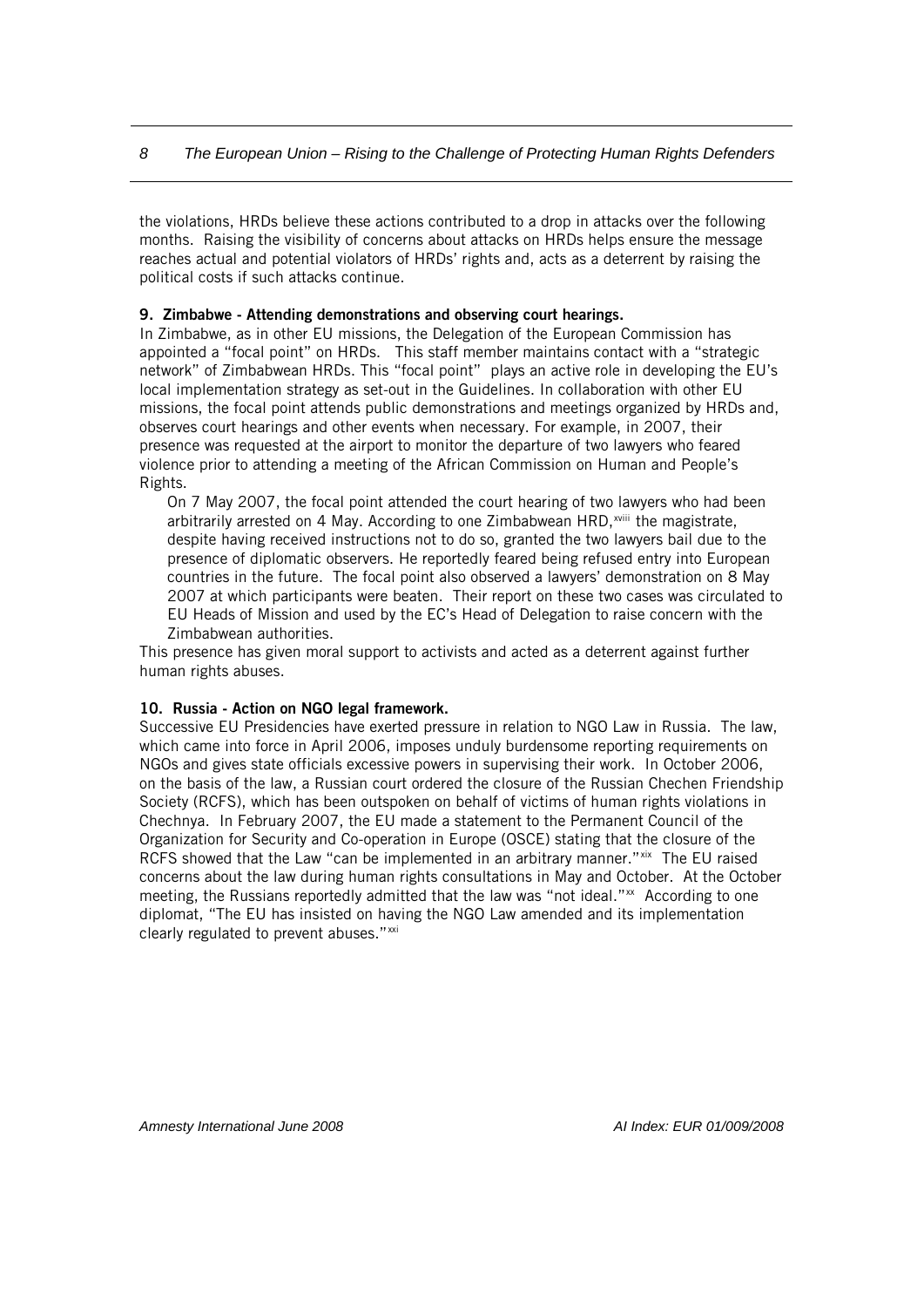# MAKING AN IMPACT: LESSONS LEARNT

Following an assessment of the actions taken by the EU and member states to protect HRDs, Amnesty International believes the following eight lessons can be drawn.

#### 1. Close contact and consultation with HRDs

Close contact with local HRDs facilitates effective action. It allows the EU to identify when "preventive action", such as the EU's physical presence, might make a difference. It is essential for enabling the EU to learn about violations in a timely manner, consult with the HRD on what actions should be taken and provide feedback. It also allows the EU to collect detailed, first hand information regarding violations, which is essential to effectively confront local authorities.

# 2. Public action and feedback to HRDs

Public action gives HRDs moral support and can increase their legitimacy and the legitimacy of their work. Action can include public statements, declarations and press releases translated into the local language; encouraging media coverage; trial observation; attending public demonstrations; and visits to HRDs in detention or at their places of work. As one HRD stated: "I think public statements work especially if it sends out a public signal and support to HRDs... EU action may help HRDs realize that they are not alone."<sup>[xxii](#page-21-1)</sup> Confidential action, although less visible, still serves to give HRDs moral support when they are consulted about measures being taken on their behalf.

#### 3. Action by individual member states

While concerted EU action will always carry more weight, unilateral action by one or two countries – even when in addition to EU action - can make a big difference. What is important is that a signal be sent to the government concerned from outside. Individual EU member states may also have a special role to play when they have a particular influence on governments of specific third countries.

#### 4. Targeting the right authorities

The EU can boost its effectiveness if it is able to target the right authorities, not just counterparts in Ministries of Foreign Affairs. Counterparts in other areas, such as trade and investment, should also be targeted. Officials at lower levels may also be in a position to respond in timely and practical ways to the EU's concerns. Key local officials may also be keen to address any violations at the local level before word of such violations gets back to central government. Effectiveness can be questioned when, for example, the key meetings in the political dialogue on human rights issues are held with low-level officials who, as one diplomat put it, "at the end of the day are not competent to decide on most issues."<sup>[xxiii](#page-21-1)</sup>

#### 5. Being specific about desired changes

The EU should clearly define the changes it seeks. This assists counterparts in third countries to actually take the kind of action the EU desires. As one EU diplomat in Iran observed, "the more concrete we are in the statements, the more effective they are."[xxiv](#page-21-1) In addition, without defining what "improvement" looks like, there is no way for the EU to assess progress.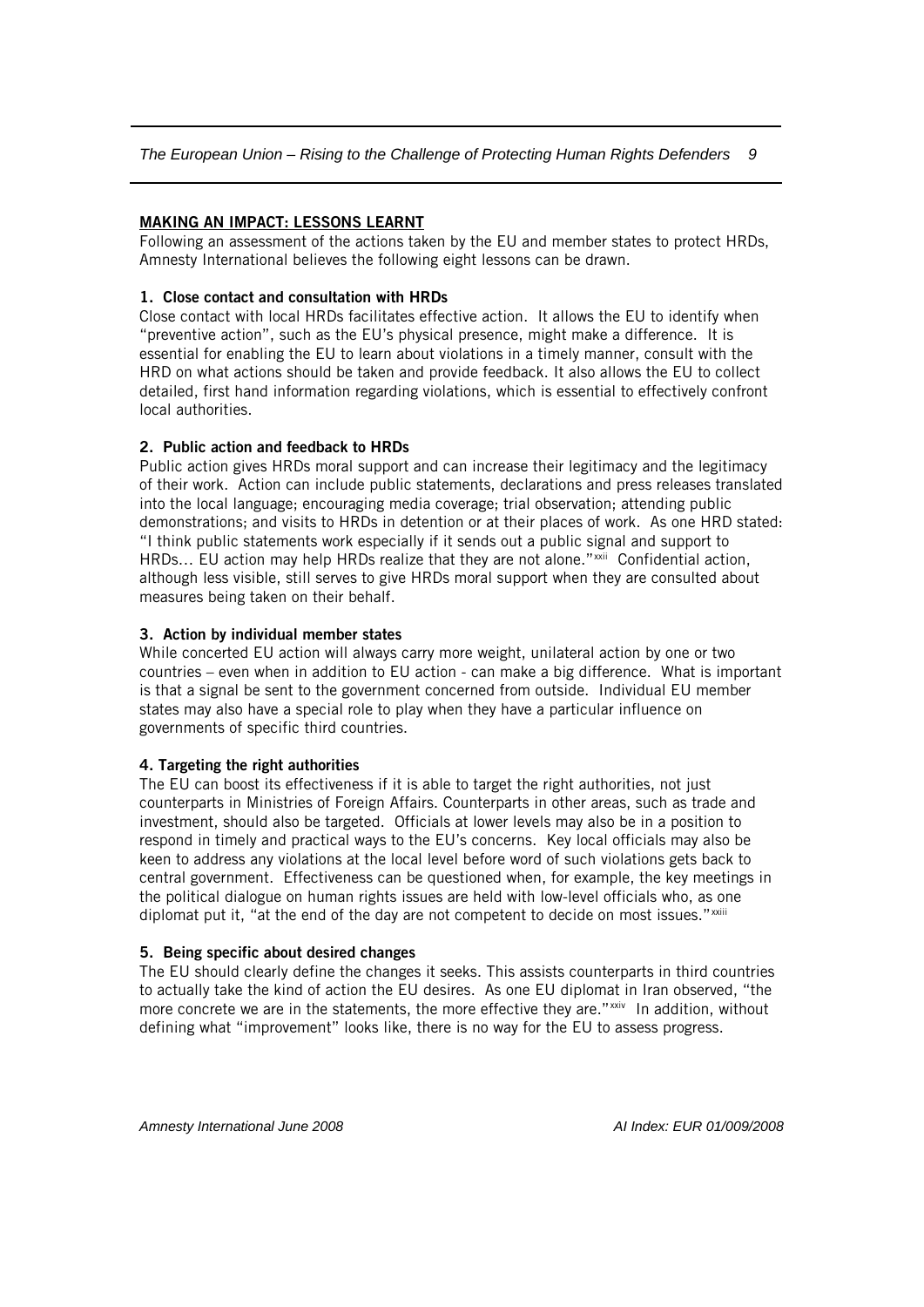# 6. Avoiding negative impacts

In some cases, the EU's public support for repressive governments can weaken the position of HRDs. Particularly in the absence of public action in support of HRDs and their work, the EU's visible co-operation with a government that violates human rights could undermine the legitimacy and position of HRDs trying to hold this same government accountable. The EU needs to take into consideration how repressive governments may make use of international relations to boost their image and undermine the legitimate work of their critics. Governmentcontrolled media, which are usually the dominant media, report on audiences the President holds with EU Ambassadors, speeches or visits by EU officials or government representatives, and official aid or co-operation agreements, in such a way as to convey the idea of unqualified international support for the regime. In such cases, the EU should ensure that this idea is sufficiently counter-balanced though publicly stating its human rights concerns.

# 7. Escalating or diverse responses

The EU can make a difference by escalating and diversifying its responses. HRDs consistently advocate for firmer responses when existing diplomacy fails to curb violations. Measures include progressing from informal to formal responses, and from confidential to public actions. Favouring confidential over public action should not be standard policy, and should only continue as long as confidential action is in fact producing concrete results. A diversified response accomplishes a number of things at the same time: ensures moral and even material support to HRDs; promotes indirect pressure on the authorities from national civil society, parliament and other national bodies; and exerts direct pressure on the authorities.

#### 8. Continuity, persistence and follow-up

Continuity, persistence and follow-up can help ensure impact. When there is no follow-up, EU concerns will usually be taken less seriously by local authorities. Follow-up also allows the EU to develop more detailed knowledge of HRDs issues and cases and present more effective arguments to third country counterparts. The European Commission can play a key role in ensuring continuity because of its relatively large and stable human resource base, unlike the rotating EU Presidency.

#### MOST COMMON REASONS FOR NOT TAKING ACTION

So why does the EU not take effective action to promote and protect the human rights of those who defend human rights? This section addresses 11 common reasons given by diplomats for not taking action. While in some contexts and circumstances, concerns may be legitimate – but AI holds that these reasons do not offer sufficient justification for failing to take concrete action to support and protect HRDs.

#### 1. "That action wouldn't be effective."

EU diplomats have stated that the action they are being requested to take on behalf of HRDs would not be effective. They argue, for example, that public statements or demarches "would do more harm than good" or wouldn't be "useful." When giving this reason, diplomats usually mean that EU action will not lead to immediate improvement in the situation of HRDs.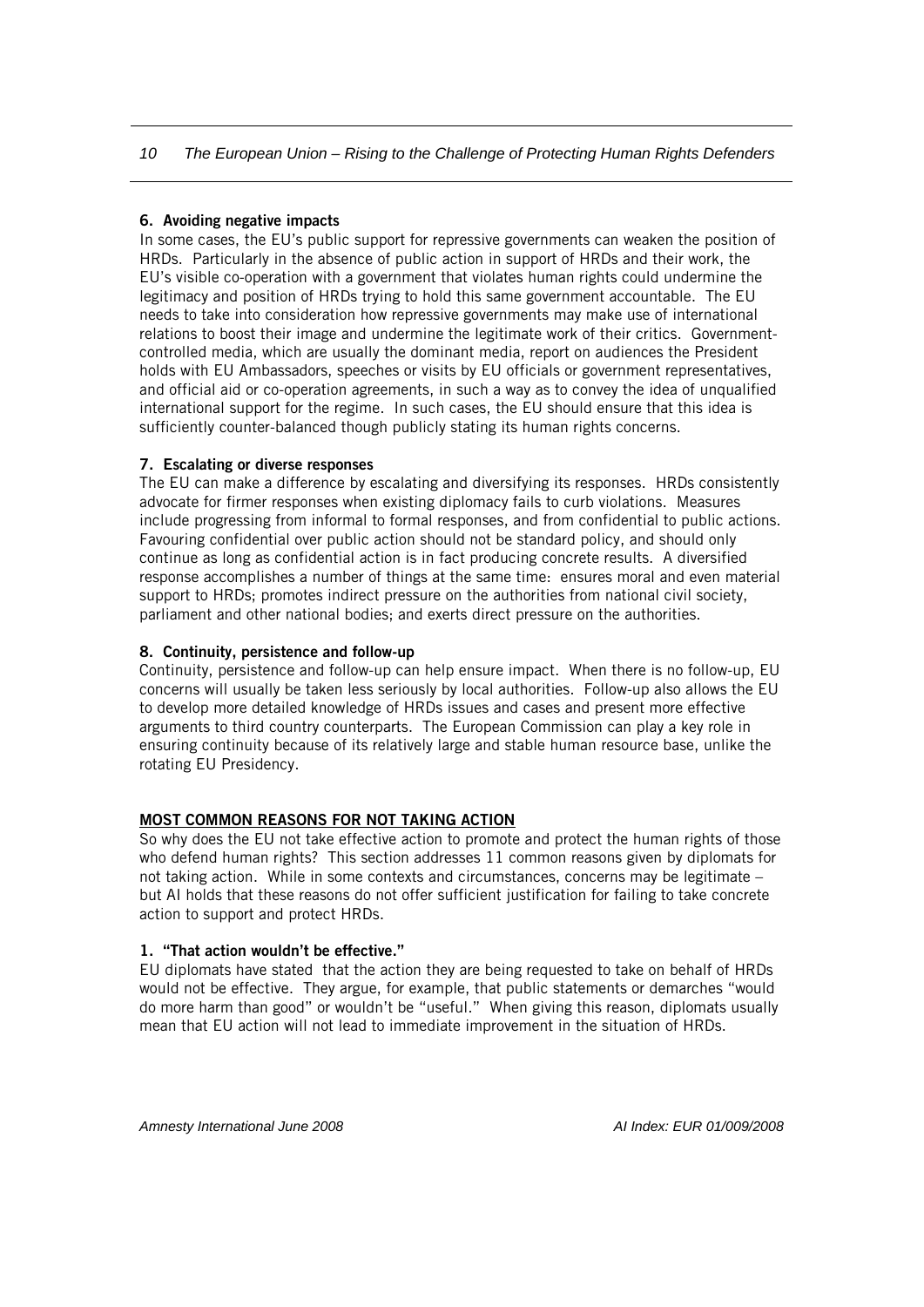Amnesty International's response: While it may be true that EU action will often not lead to immediate improvement in the situation of HRDs, when it has been requested by the HRDs themselves, such action nevertheless has positive effects. Many HRDs believe that action should be taken because it helps prevent a situation from getting worse, has important longterm effects, and provides moral support. At least one EU member state would seem to agree: "…it should be emphasized," states the new Dutch human rights policy, "that an improvement in the human rights situation can't be brought about from one day to the next. Efforts on human rights are necessary, even when results are not immediately visible."

# 2. "We have many other interests to consider."

EU diplomats have stated that as an intergovernmental organization, they cannot focus solely on human rights. Other concerns include trade, investment, security, development and migration. This for example, was the reason given for a lack of action by EU missions in Tunisia and Angola. As the Head of the European Commission's Democratization and Human Rights Unit recently said, "We are not a human rights organization."<sup>[xxv](#page-21-1)</sup> It is a reason often applied not by countries who are balancing human rights with other interests, but by those who are almost exclusively focused on other concerns.

interests is questionable, certainly in the long term. Where HRDs are able to work effectively it economic, social and cultural rights constitutes a denial of human development. As the UN Secretary-General recently summed it up: "we will not enjoy development without security, we human rights." xxvii Amnesty International's response: EU policy clearly identifies supporting HRDs as a priority.<sup>[xxvi](#page-21-1)</sup> Furthermore, the conflict between human rights advocacy and the pursuit of other not only reduces human rights violations but also confirms the potential for peaceful social change. These can both reduce migratory pressure, for example. In regard to sustainable investment, respect for the rights of HRDs such as trade unionists and community activists is key. There is a growing understanding that undermining human rights principles in the so called war on terror is not a route to security, while failure to respect, protect and fulfil will not enjoy security without development, and we will not enjoy either without respect for

#### 3. "The situation is not so bad."

EU diplomats have insisted that violations against HRDs are isolated incidents or, that the situation is improving or, they look at a country in comparison with other countries in the same region. As one Tunisian HRD stated, "we have the misfortune of being situated between Algeria and Libya."[xxviii](#page-21-1) In Angola, harassment of HRDs is compared to the violations that took place during the civil war (1975-2002).<sup>[xxix](#page-21-1)</sup> Referring to Angola, one Head of Mission stated that although there are some problems "here and there", the general trend is positive, $xx$  while another referred to threats and accusations against HRDs a "storm in a teacup."[xxxi](#page-21-1)

Amnesty International's response: Each individual, no matter where they live, is entitled to full and complete enjoyment of their human rights. If the treatment of HRDs falls short of full respect for their rights as enumerated in the UN Declaration on HRDs, then action should be taken, regardless of whether violations are decreasing in scale or scope, and irregardless of whether there are more violations in other countries. The EU Guidelines on HRDs are based on the rights enumerated in the UN Declaration on Human Rights Defenders. Amnesty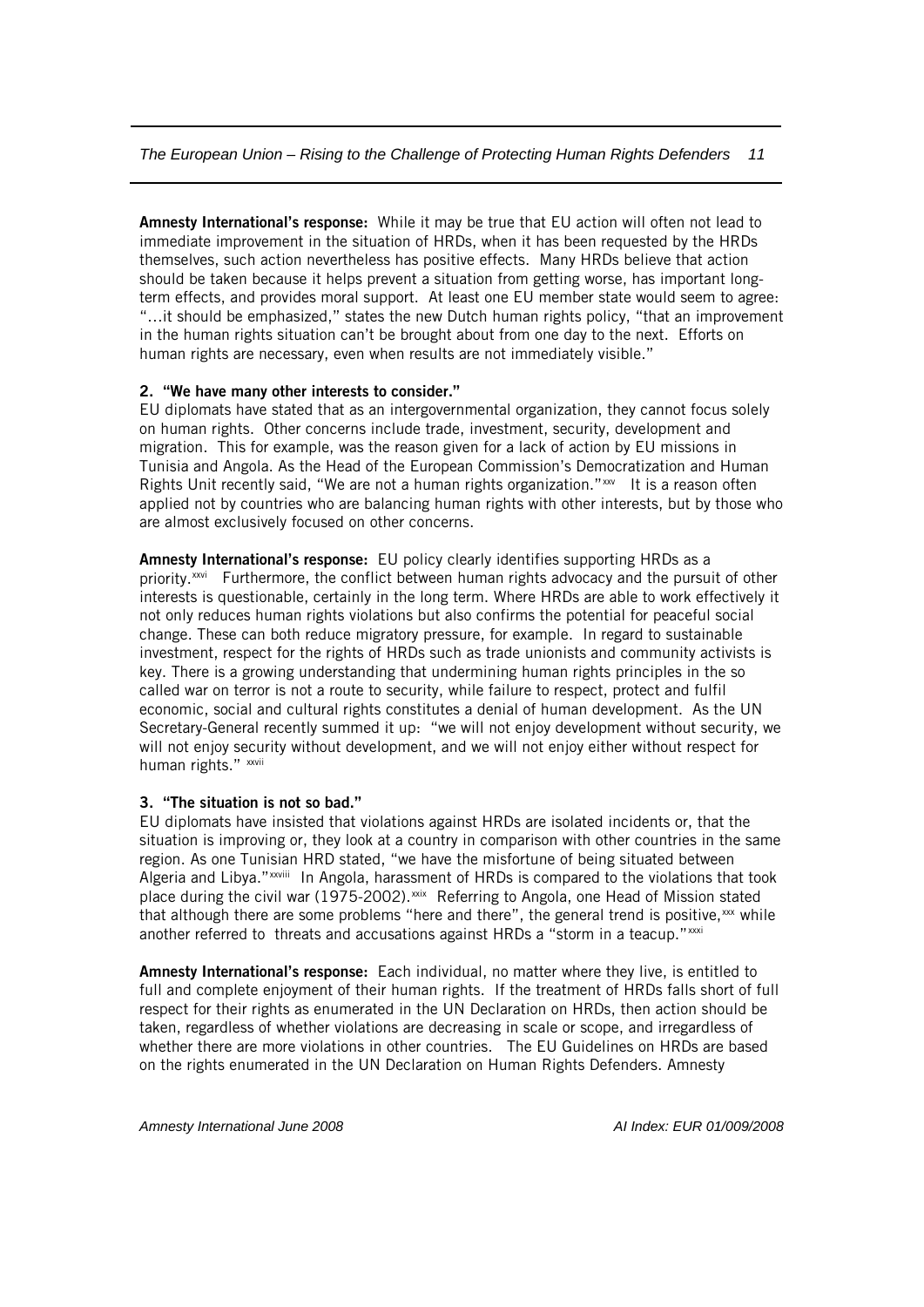International maintains that at any given time, in any country, the EU should ensure that its assessment of the situation of HRDs is an objective one, based on the standards elaborated in UN Declaration on HRDs.

#### 4. "We don't have any leverage."

EU diplomats have argued that it is useless for the EU to try to do anything, since the government doesn't care what the EU says.

**Amnesty International's response:** Repressive governments may intend to give the impression they are not listening, to discourage the EU from taking action, and to save face. However, leverage comes from different angles and there are always pressure points which the EU should identify and make strategic use of. Public image is clearly important, especially since it can influence areas like investment and co-operation. In virtually all cases, HRDs believe that their governments do care about the EU's position, and point to the great lengths governments will go to to block HRDs' international contacts as evidence that this is the case.

#### 5. "There are so many cases, we can't react to all of them."

EU diplomats have at times stated that they don't have the capacity to respond to all cases, or that if they took measures every time there was a violation, then their actions would lose meaning. "If we issued statements every time a violation occurred, there would have to be a whole list of public statements," one diplomat explained.

Amnesty International's response: When there is a multitude of cases, it indicates breadth and scope of violations that deserve serious responses from the EU. The EU can react to all cases through the use of lists, as it currently does with China and Russia. However even this is not sufficient on its own as it does not allow for an immediate response to individual violations. Furthermore, by keeping track of all violations, the EU can identify patterns of violations, and patterns of targeting HRDs which can be raised with local authorities. When it comes to individual cases, EU representatives could work with local HRDs to develop criteria for prioritizing cases. In any event, serious or emblematic cases should always be taken up.

#### 6. "If we have (visible) contact with HRDs, we will just put them in greater danger."

EU diplomats have claimed that associating with HRDs puts HRDs at greater risk. This reason is given by some EU missions in China to explain their lack of direct contact with HRDs at risk. In Iran, this reason was given to explain the lack of visits to HRDs under house arrest and the lack of meetings with women HRDs.

Amnesty International's response: Even in countries like China and Iran, HRDs consistently insist they need more visible contact with the EU, such as invitations to receptions at missions and visits to HRDs under house arrest. Chinese HRDs want more contact with EU missions because, while it may raise immediate risk, in the longer term it will contribute to their protection. In Zimbabwe, one activist insisted that HRDs are going to be targeted anyway, whether they have contact with EU missions or not. What is essential is to be guided by HRDs themselves as to when, how, and what kind of contact would offer the most protection. Consultation with the HRDs concerned, their lawyer, family or colleagues can help determine the right level and kind of contact.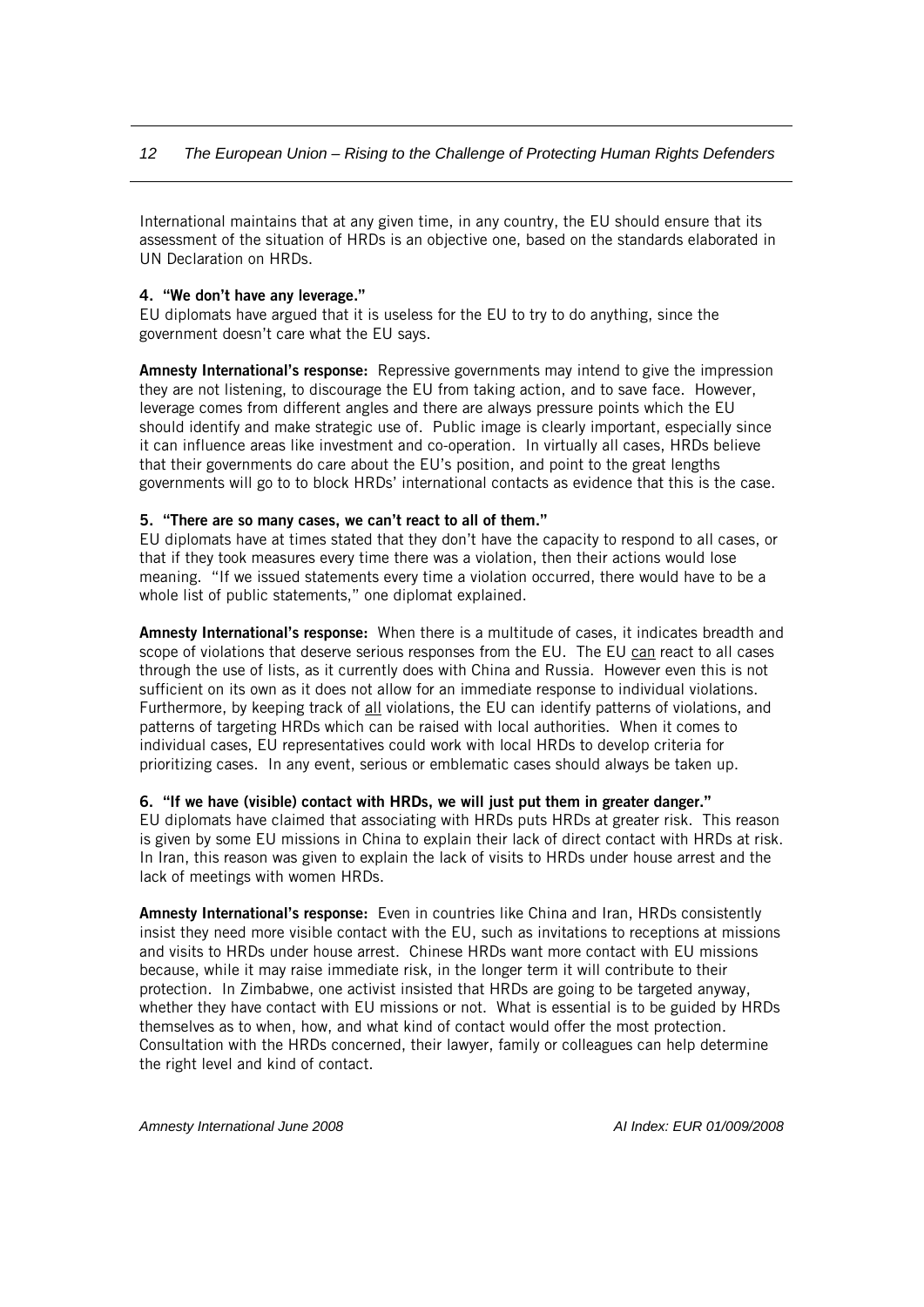#### 7. "The government will stop listening entirely."

EU diplomats have justified not increasing pressure for the protection of HRDs by claiming that if they do so, the local authorities will cut off all discussions on human rights issues entirely. This applies especially to measures such as public statements and demarches. This justification is often used for the sake of preserving political dialogues even though these dialogues may not be producing visible results. As one diplomat in Tunisia, referring to the human rights dialogue just started with that country, stated, "Public statements are used in situations of confrontation. We have co-operation." In China, one EU diplomat rejected the idea of making trial observation reports public, "We don't want them [the Chinese authorities] to close their doors entirely," he said.

Amnesty International's response: To limit one's actions to support HRDs because of a fear that it will be more difficult to do so in the future is to limit the operationalization of the EU Guidelines in a manner that AI considers to be unacceptable. While there can be a risk that an ill-advised or poorly prepared intervention will lead to a government to cut off human rights discussions with the EU entirely, the opportunities for engagement on substantial issues outweighs the risks in the vast majority of cases. . Amnesty International encourages the EU to use the full range of tools at its disposal. There should be a balanced consideration of risks and benefits concerning actions to support and protect HRDs – and in AI's view the risks and benefits must be those which affect the HRDs themselves, not the EU as an institution.

#### 8. "If we act on our own it won't make any difference."

EU member states commonly state that acting alone will not get results – and that a collective approach is much more effective. They also express a fear that if their country acts individually, it may suffer negative consequences in its relationship with the local authorities as a result.

Amnesty International's response: Action by individual member states can and does make a difference, and AI encourages this individual and collective engagement on human rights as complimentary, the than mutually exclusive. AI also notes that individual member states often do take action when relevant for other foreign policy concerns, and thus questions why the same standards would not be applied for human rights protection for HRDs. It is important to recognize that there is a potentially large impact that individual states can make, especially in respect to the speed and creativity in which a single state can act, in comparison to the EU as a whole.

#### 9. "HRDs haven't asked for anything to be done."

EU diplomats sometimes say they have not taken measures to support or protect HRDs because HRDs themselves have not asked them to.

Amnesty International's response: It is vital to connect with and engage with HRDs when determining the best possible course of action. It is equally important that EU missions do all they can to ensure that HRDs understand what the EU can do for them, and what the EU Guidelines contain. Many HRDs are not aware of the Guidelines on HRDs or the commitments made by the EU, mainly because the EU has failed to effectively publicize the Guidelines at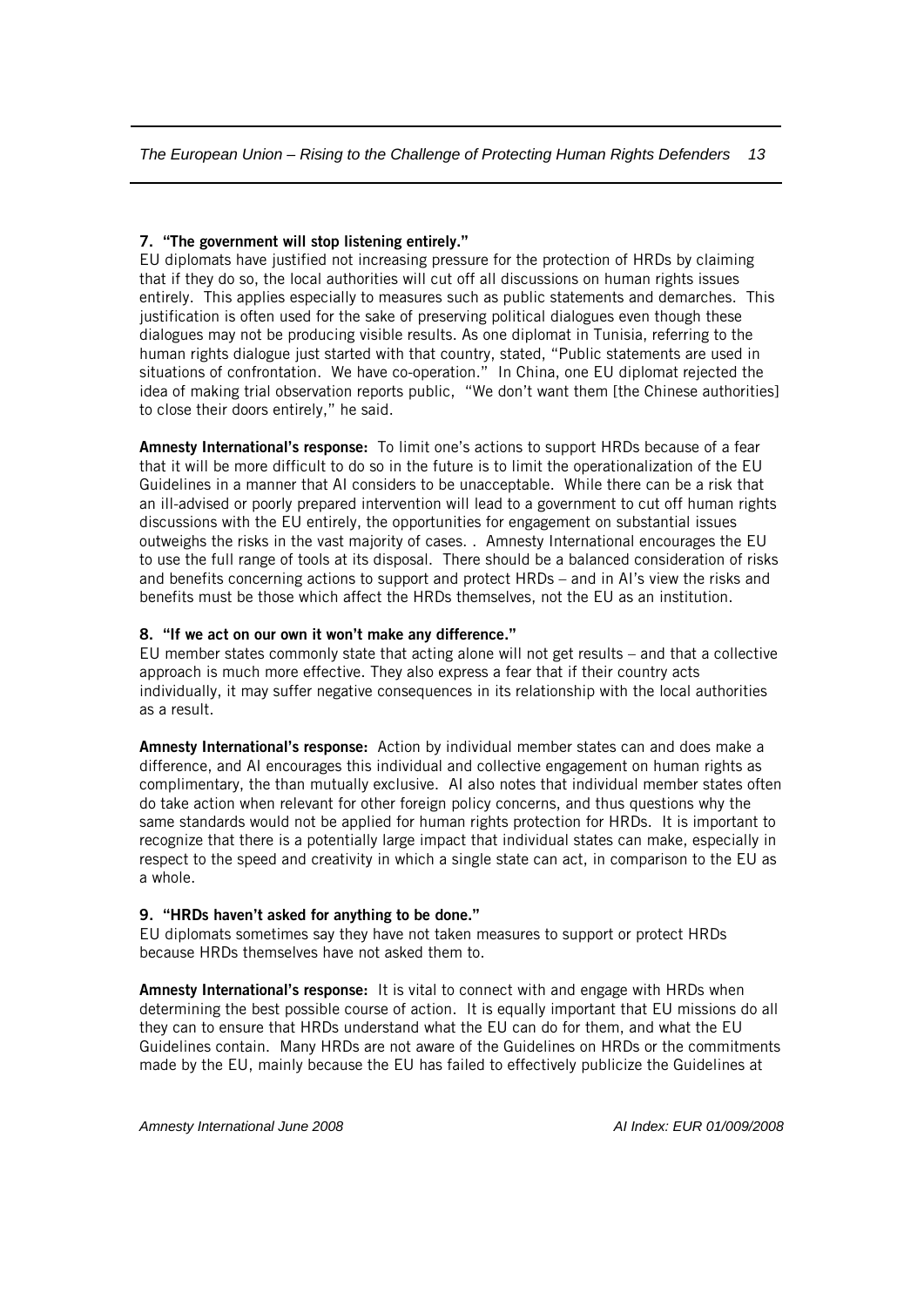the country level. It may not always be easy for HRDs to approach embassies, due to a variety of factors: physical distance, surveillance or repression by their government security services; difficulty in getting through embassies' security gates without an appointment with an identified diplomat. Even when consulted, it is important for diplomats to have a full and complete understand of how the specific culture in the country concerned views the asking for help: for example, HRDs may be too "polite" in some circumstances to request concrete action from foreign diplomats. Moreover, it is the responsibility of the EU to implement its own policy, albeit in consultation with HRDs. HRDs need to see that if they request support from the EU, they will receive it. The EU needs to build the confidence among HRDs to ensure effective two-way communication.

#### 10. "We are only a small embassy and don't have the capacity."

EU diplomats have claimed they do not have the human resources to be active on HRDs issues or cases. This, of course, can be an important limitation for smaller embassies.

Amnesty International's response: The adoption of the EU Guidelines on HRDs reflects the increasing importance of human rights for EU institutions and member states. While it is obvious that some activities such as trial observation require significant staff time which smaller missions may not be able to commit to on a regular basis, it is still possible to act for example, by co-ordinating and sharing of information with other EU embassies; supporting concerted action; "tagging along" on initiatives of other missions; dividing tasks and specialization. A good example is the Finnish Consul in Guatemala, who plays an active role in assessing violations against HRDs as a member of the EU's "filter group." The prevalence of this claim indicates that the possibilities of co-ordination and "burden-sharing" are not being fully exploited.

#### 11. "We don't have enough information about the case."

EU diplomats often say it is not always clear that a violation has taken place or that information is conflicting.

Amnesty International's response: Incomplete or conflicting information on a case may offer to the EU an opportunity for engagement with the government concerned – often by asking the authorities about the case in itself sends a signal of concern, and indicates to the government that the world is watching..

#### RECOMMENDATIONS - CHALLENGES FOR THE FUTURE

While much has been achieved at the policy level, challenges relating to the implementation of the Guidelines remain. Amnesty International proposes some immediate steps the EU should consider in order to address these challenges. Where relevant, reference is made to steps that EU member states and institutions were requested to take as an outcome of the Austrian Review carried out in 2006.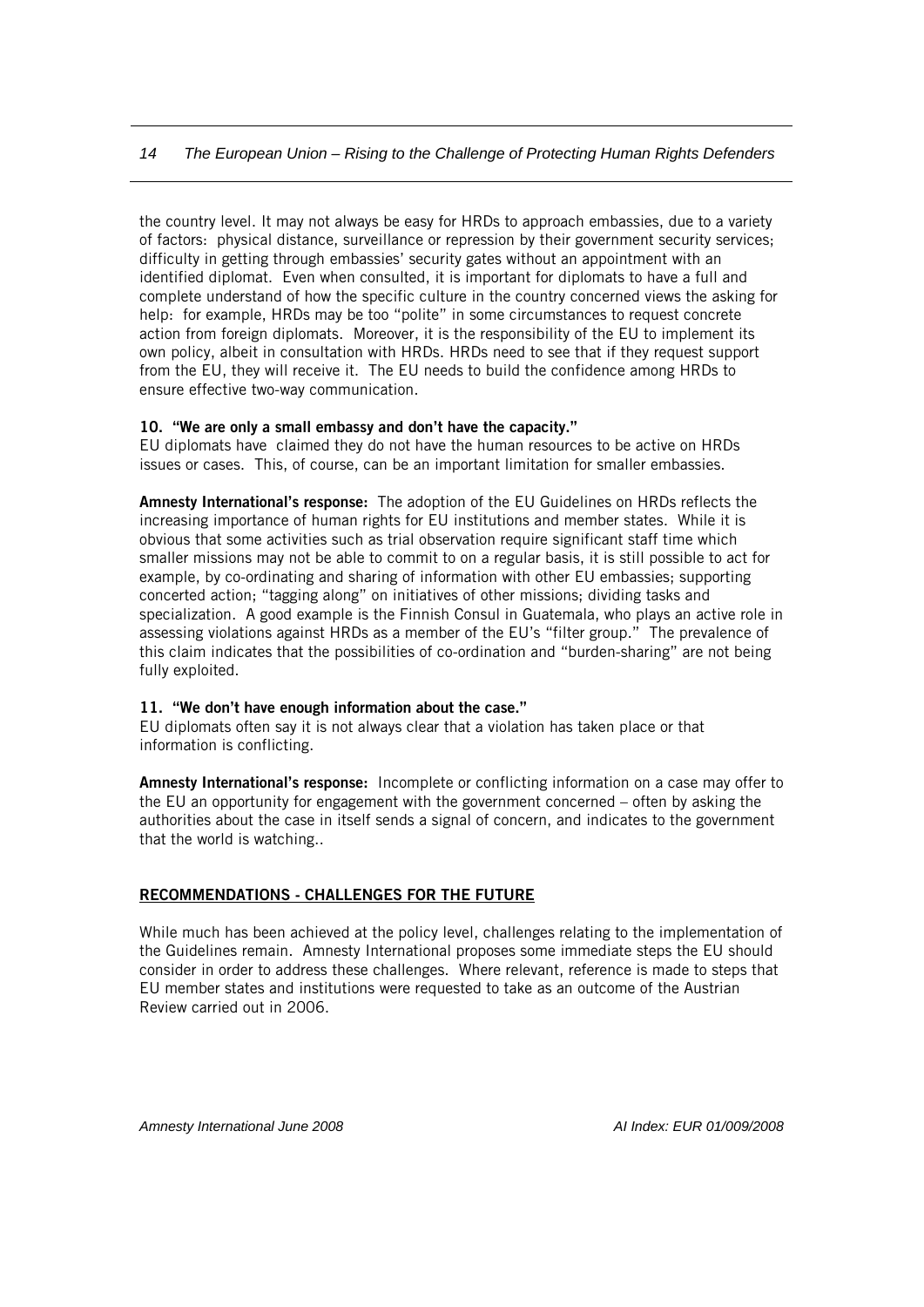#### 1. Increase level and consistency of action

Four years after the adoption of the Guidelines, the main challenge facing the EU is to increase the level and consistency of action to support and protect HRDs. Firstly, there needs to be consistency across EU countries. The member states that are most active in implementing the Guidelines are the ones who have traditionally placed an emphasis on increasing public and concrete action to support HRDs. The member states who have been least effective in implementing the Guidelines have, perhaps not surprisingly, been those who have not prioritized action to support HRDs. For these states, the adoption of the Guidelines has made limited difference. The implementation of the Guidelines remains too dependent on the individual commitment and interest of particular diplomats.

Secondly, there needs to be consistency in the implementation of the Guidelines in relation to all third countries. For example, the EU should publicly denounce violations against HRDs in "friendly" countries like Tunisia in the same way it does in "unfriendly" ones like Syria. Selective implementation undermines the credibility of the EU's efforts everywhere. It also allows measures to be easily countered by repressive governments as being politically motivated, thereby also leaving the HRDs concerned vulnerable to criticism.

**Immediate steps:** Identify third countries where implementation of the Guidelines has been particularly weak, and prioritize these countries for increased action.

#### 2. Change attitudes

Another challenge for the EU is to change the attitudes of staff in EU institutions and member states that block support for HRDs. These attitudes include paternalism, parochialism, complacency, and risk avoidance. This sometimes results in a glaring gap between policy and practice. In Tunisia, one EU diplomat insisted that respect for human rights would only come about through "cultural transformation" that could take "hundreds of years," implying that there was little the EU could do to influence the situation. In Ethiopia, the European Commission refused to authenticate copies of correspondence required for the legal defence of a human rights defender who was a partner of the Commission. A sea change in the attitude of many diplomats is required if the EU is to live up in practice to its policy principles. To fully and effectively implement the Guidelines, a goal to which the EU says it is committed, there needs to be a new and more active kind of diplomacy.

Immediate steps: The Austrian Review requested that foreign ministries make clear to staff the actions that are expected of them to support and protect local HRDs.<sup>xxii</sup> These actions should now be assessed as part of staff performance appraisal.

#### 3. Mainstream support and protection for HRDs

The EU Guidelines on HRDs remain largely the concern of human rights departments and specialists within EU institutions and member states foreign ministries and at EU missions. The EU needs to mainstream support for HRDs. In Brussels, while COHOM members are aware of, and work with, the Guidelines, it is often not the case with the Council's geographic working groups. HRDs may be a prominent component of the human rights policies of some member states, but integration into regional, country and development co-operation policies is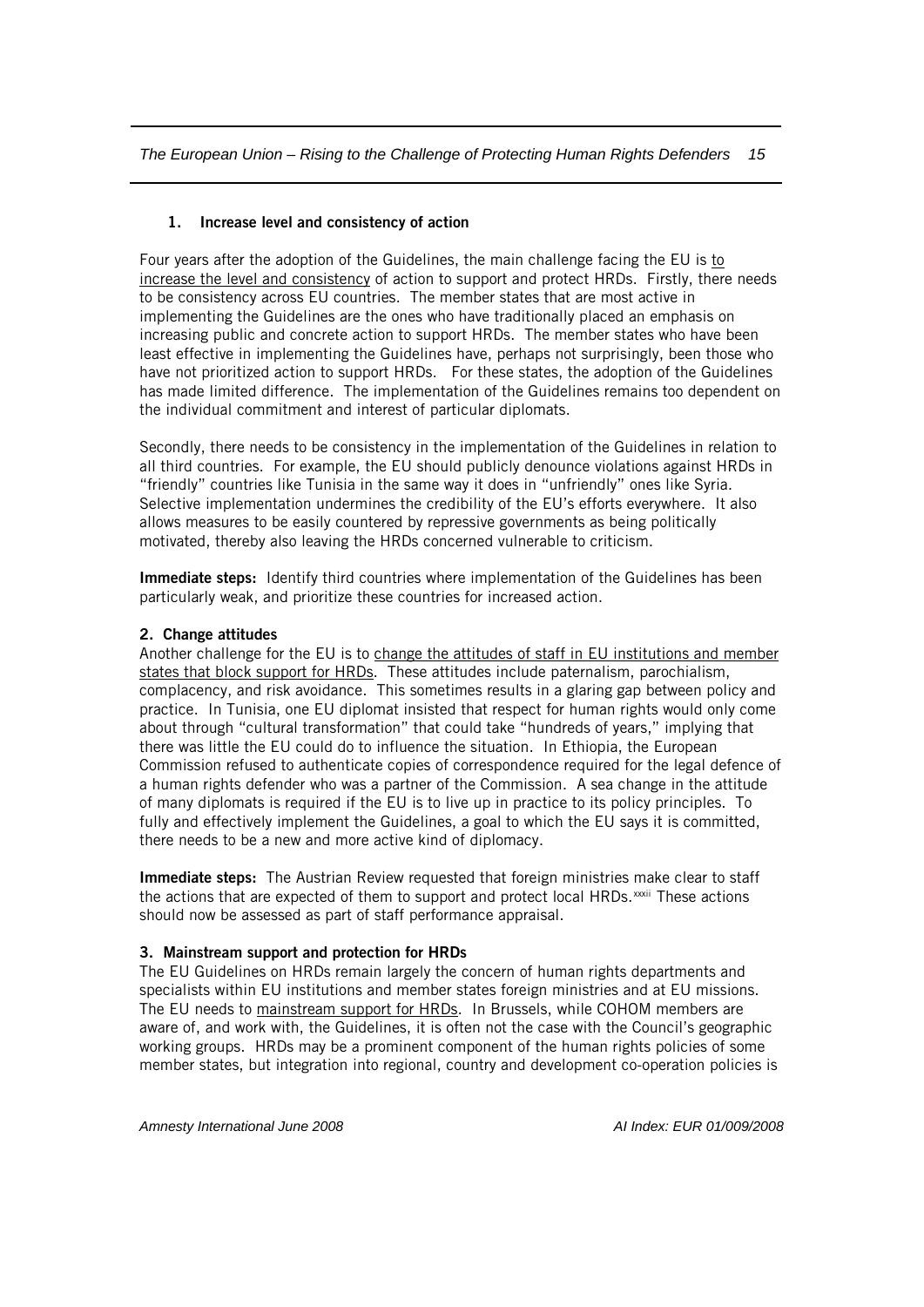generally lacking. Human rights are not promoted on a par with other goals. The picture that emerges is one where human rights violations are often not taken up with local authorities if it is feared that, by so doing, harm may be done to other foreign policy interests. EU diplomats need to better recognize how improvements in human rights contribute to tackling the root causes of other concerns such as insecurity, instability, migration and economic development. This is often recognized at the policy level, but is yet to be translated into daily practice. If this mainstreaming does not happen, then implementation will continue to be uneven.

Immediate steps: The European Commission should revise country strategies and action plans, and EU member states should revise country and regional policies, to ensure that these explicitly and consistently further the implementation of the EU Guidelines on HRDs.

#### 4. Ensure comprehensive local implementation strategies

Under the German Presidency in the first half of 2007, impetus was given to the creation of local implementation strategies for the EU Guidelines. This was a positive step. However, the challenge for the EU is to ensure that local implementation strategies effectively contribute to greater and more effective action on behalf of HRDs. While the EU keeps these strategies largely confidential, it appears that some of them are not comprehensive and focus on the "softer" provisions of the Guidelines, such as maintaining contact with HRDs. The strategy for Tunisia, which does not include public statements or trial observation, is an illustration of this. Having been developed through negotiation at the local level, these strategies may reflect the "lowest common denominator" among EU missions. In addition, the strategies must not lead to a situation whereby action to support and protect HRDs can only be taken through the EU Presidency. Committed individual EU member states can sometimes take bold and effective action to support and protect HRDs and these initiatives should not be prevented or discouraged.

Immediate steps: Review local implementation strategies and revise accordingly to ensure they include all the provisions of the EU Guidelines on HRDs. A "results-based approach," as recommended by the Austrian Review, should be used.

#### 5. Make human rights dialogues effective

There are a growing number of dialogues taking place on human rights. However, it does not appear that the EU makes public assessments of these dialogues. Similarly, benchmarks for progress on human rights in partner countries seem to be lacking. Documentation related to the meetings is usually confidential.<sup>xxiii</sup> The EU is often unable to obtain precise and complete answers from counterparts, and exchanges become perfunctory. While the EU states that it "will as far as possible give the human rights dialogues a degree of transparency vis-à-vis civil society," $\frac{x}{x}$  in practice, the dialogues are anything but transparent. A challenge for the EU is to make human rights dialogues effective. This requires systematically including HRD issues and cases, getting timely and satisfactory answers from counterparts, setting benchmarks for progress, taking measures if there is no improvement, and ensuring that counterparts bring the right people (decision-makers) to the table. To increase overall effectiveness, the human rights dialogue must go hand-in-hand with other measures – including public statements and urgent action - rather than deter them.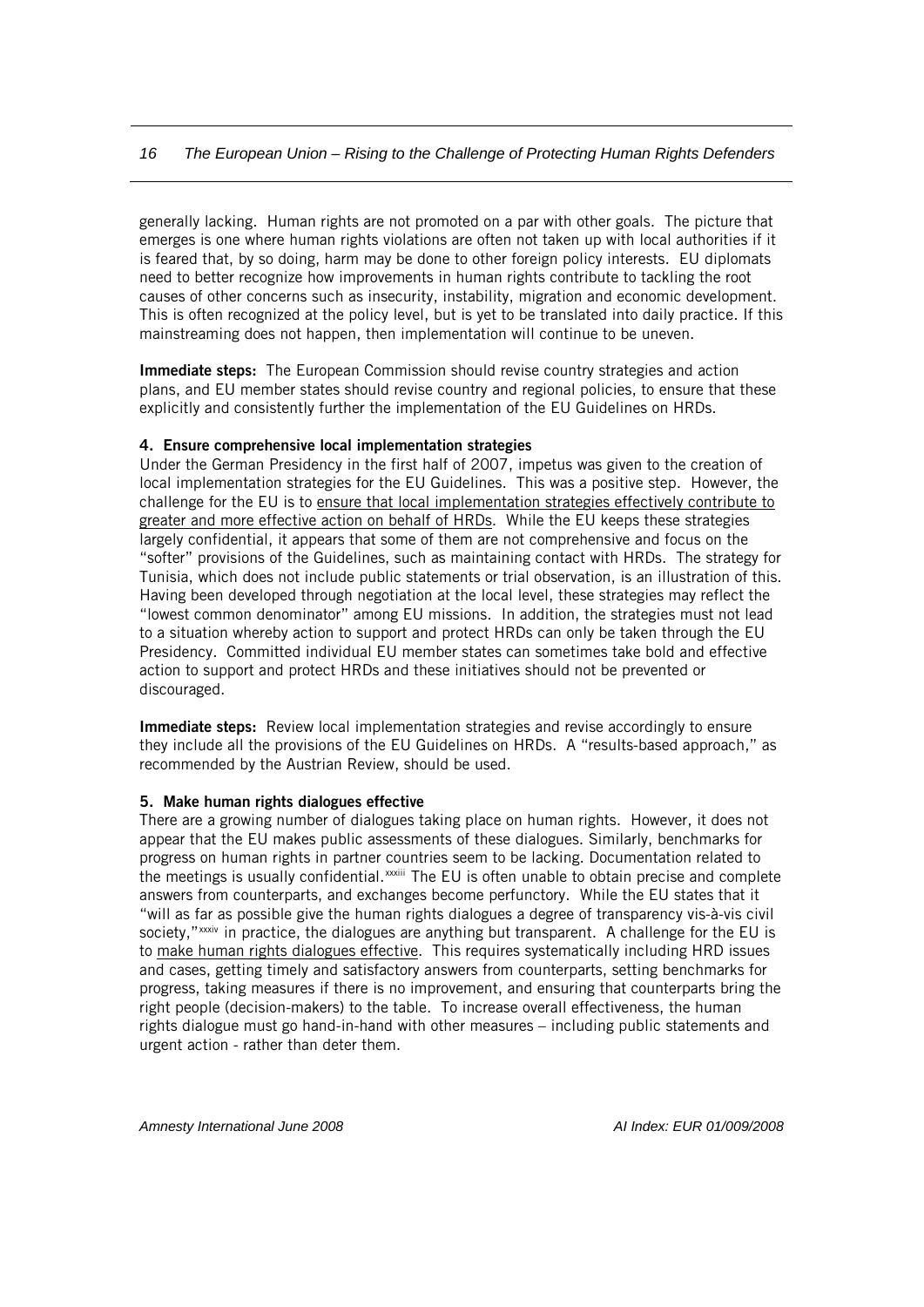Immediate steps: Action should be taken on the basis of the outcomes of the Austrian Review which requested that "the situation of HRDs and the environment in which they work…be systematically integrated in the EU's political dialogues with third countries" and specified numerous steps that should be taken to achieve this. More generally, the EU should fully implement the EU Guidelines on Human Rights Dialogues<sup>xxx</sup> and the recent resolution of the European Parliament on the "functioning of the human rights dialogues and consultations on human rights with third countries." [xxxvi](#page-20-0)

# 6. Ensure rapid response to violations

The effectiveness of some measures to support and protect HRDs depends on their timeliness. A challenge for the EU is to recognize the importance of urgent action and develop the capacity or mechanisms to ensure quick action when it is required. This may include public statements, visits to HRDs, or demarches. While political dialogue may be developing into the EU's main instrument for conducting its human rights foreign policy, it is not a suitable tool for responding to urgent situations. Because of the importance of timeliness, institutionalized and regular processes such as political dialogue need to be balanced by swift *ad hoc* interventions.

Immediate steps: The Austrian Review requested that member states "consider developing protection tools for situations where the life or physical and mental integrity of HRDs may be at immediate risk," and to "consider issuing of emergency visas for HRDs in grave danger." EU missions should develop these tools and other "urgent response mechanisms" in consultation with local HRDs. Identifying key HRDs at risk and monitoring their situation should be part of such a mechanism. The work of EU missions in Zimbabwe in this regard is worth emulating.

# 7. Escalate and diversify responses

The EU needs to continuously assess the effectiveness of its measures to support and protect HRDs. When existing methods are not working, new ways have to be developed. A challenge for the EU is to escalate and diversify responses in order to achieve protection for HRDs. For example, when confidential action does not work, public statements should typically be used. The EU must identify and make use of whatever leverage it has. In this context, it is worrying that the existence of a dialogue on human rights sometimes appears to result in a reluctance to apply other measures such as public statements, as the cases of China and Tunisia seem to illustrate. It is also a concern that the EU seems to be entering agreements with third country governments that preclude it from going public.

Immediate steps: EU missions should identify key HRDs issues and cases, monitor the effectiveness of EU action in relation to these, and take or recommend stronger action as required. The recommendation of the Austrian Review that local Presidencies and EU missions "reflect concrete results and effectiveness of interventions in reports on EU action" should be implemented and serve as a starting point for devising escalated and diverse action.

#### 8. Improve institutional memory

A key challenge for the EU is to achieve continuity by improving institutional memory. This is crucial in light of the rotating Presidency (although this will change with the advent of the Reform Treaty) and rapid staff turnover within EU institutions and member states, both at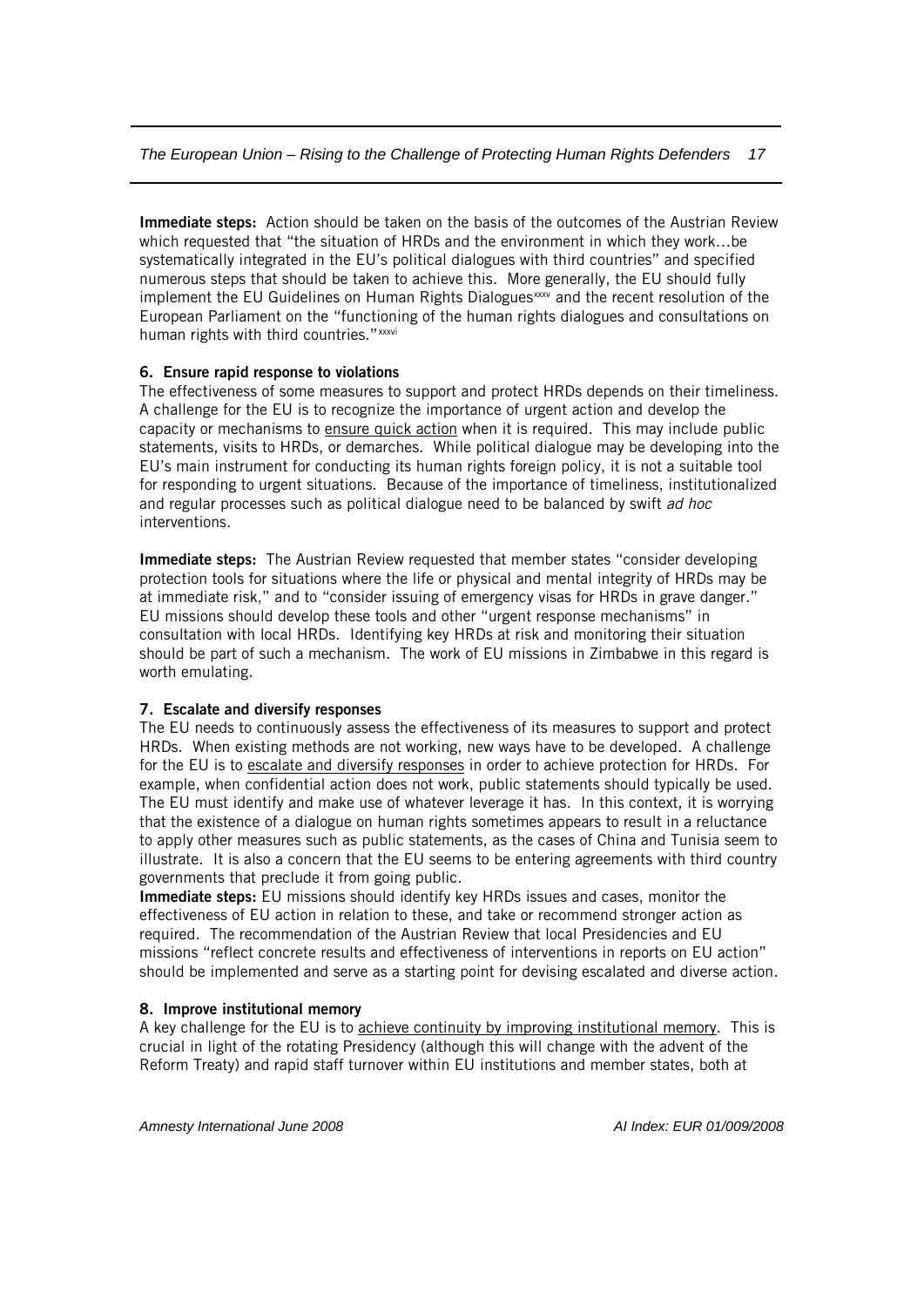central and mission levels. Political dialogue meetings should build systematically on the results of previous meetings. Issues and cases raised with the authorities through demarches or otherwise should receive follow-up. Impact should be assessed and an escalated response be considered when necessary.

Immediate steps: EU Institutions at central (Brussels) and mission level develop and systematically utilize databases documenting key HRD issues and cases, EU actions in relation to these and their effectiveness. The Austrian Review recommended that Council Secretariat "facilitate adequate follow-up to demarches and the evaluation of the impact of action taken on behalf of individual cases by creating a central database on EU demarches." At the third country level, EU missions were requested to "consider creation of a common local database of HRDs that could facilitate outreach for the purpose of capacity building, training and other activities and could serve as an institutional memory tool that tracks contacts with HRDs, developments such as arrests, court cases, demarches, etc." The implementation of these recommendations should be prioritized.

#### 9. Ensure greater transparency and accountability

A final challenge for the EU is to ensure greater transparency and accountability in the implementation of the Guidelines. A basic element of this is to publicize the Guidelines among HRDs at local level, something that EU missions have generally neglected to do. Furthermore, there remains significant resistance, at all levels, to being accountable for the implementation of the Guidelines. By prioritizing "discrete action" with the justification that it is "more effective," diplomats shield themselves from public scrutiny. Even during this research, some diplomats avoided meetings, while in other cases, written answers to questionnaires were minimal and elusive. All the Presidencies since the beginning of 2007 have been poor on sharing information on actions carried out under the Guidelines. There is a clear need for critical examination of the EU's efforts. In the case of trial observation in Ethiopia, it appears the EU gained access to the proceedings only by agreeing with the authorities that it would not make the observer's assessment public. The apparent willingness of the EU to enter into agreements with government authorities that reduce transparency is of great concern to Amnesty International.

Immediate steps: Intensify promotion of the Guidelines among HRDs in third countries in line with the recommendations of the Austrian Review. This should include giving HRDs a copy of the Guidelines on first contact, handing out the Guidelines at human rights events and, linking to the Guidelines from all foreign ministry, embassy and delegation websites. In addition, introduce an annual public report on the implementation of the Guidelines on HRDs (covering demarches, political dialogues and all other initiatives taken to support/protect HRDs). Only where it endangers a HRD, or the continuity of effective EU action, should information remain confidential.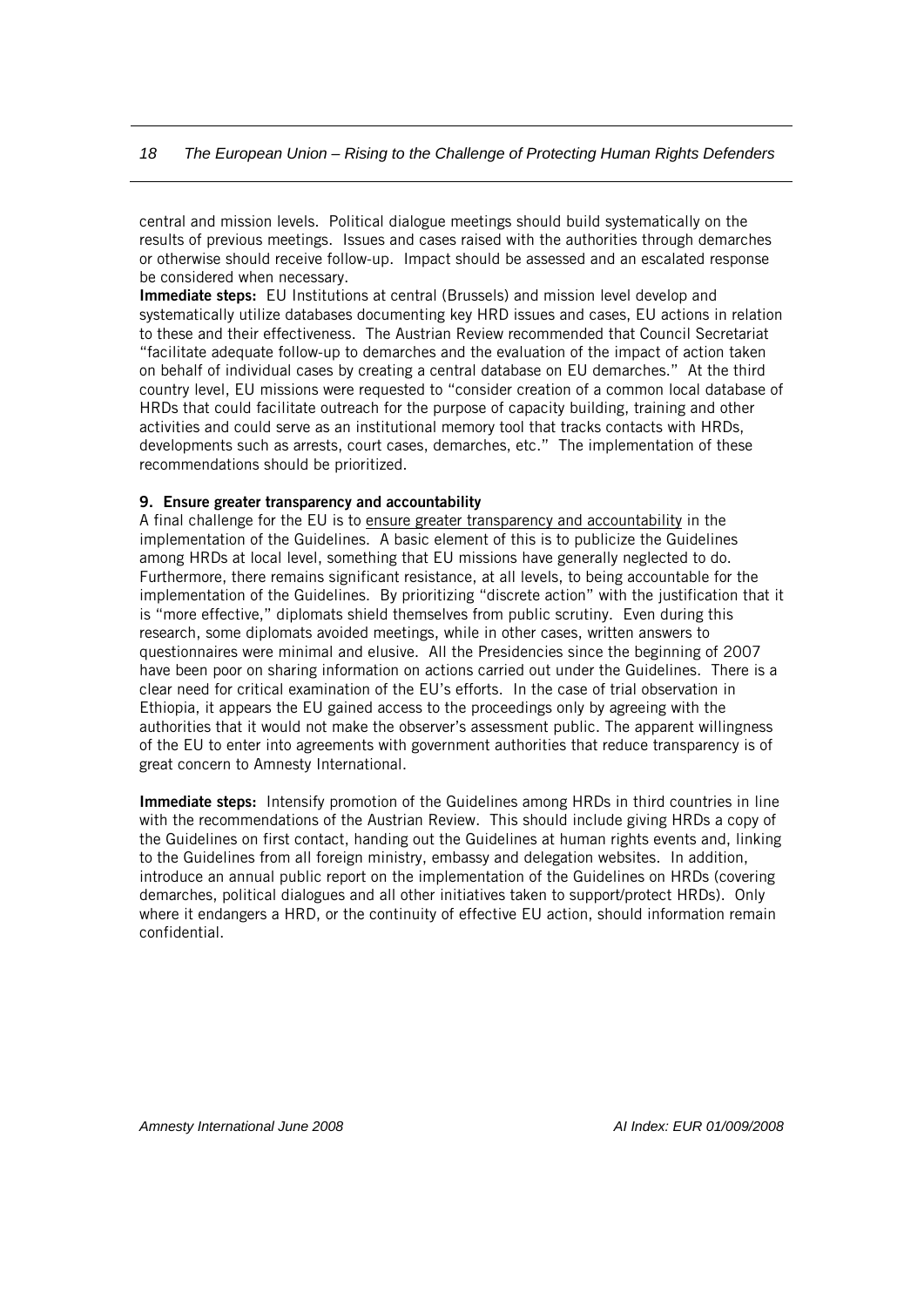<span id="page-20-0"></span><u> Andreas Andreas Andreas Andreas Andreas Andreas Andreas Andreas Andreas Andreas Andreas Andreas Andreas Andr</u>

xxxiii For example, the Council of the EU decision setting up the EU-Tunisia specifies that "the meetings of the Subcommittee shall not be public and the minutes of those meetings shall be confidential." See [http://eur-](http://eur-lex.europa.eu/JOHtml.do?uri=OJ:L:2007:305:SOM:EN:HTML)

<sup>&</sup>lt;u>lex.europa.eu/JOHtml.do?uri=OJ:L:2007:305:SOM:EN:HTML</u>.<br><sup>xxxiv</sup> EU Guidelines on Human Rights Dialogues, Section 7, available at

<sup>&</sup>lt;u>http://www.consilium.europa.eu/uedocs/cmsUpload/14469EN\_HR.pdf</u>.<br>xxxv See <u>http://www.consilium.europa.eu/uedocs/cmsUpload/14469EN\_HR.pdf</u>.<br>xxxvi See <u>http://www.europarl.europa.eu/sides/getDoc.do?pubRef=-//EP//TEXT+TA+P6</u>

[<sup>0381+0+</sup>DOC+XML+V0//EN&language=EN.](http://www.europarl.europa.eu/sides/getDoc.do?pubRef=-//EP//TEXT+TA+P6-TA-2007-0381+0+DOC+XML+V0//EN&language=EN)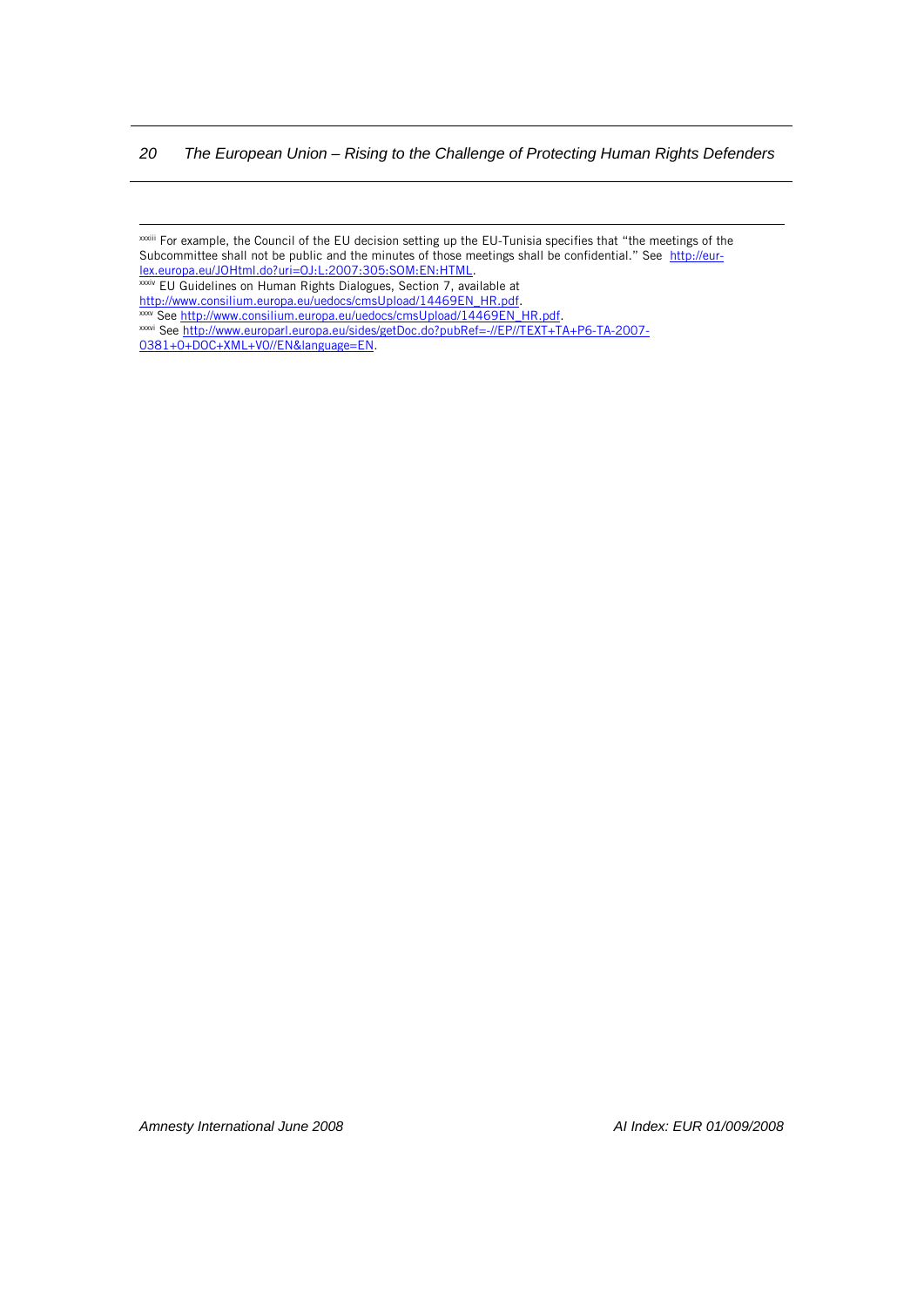<span id="page-21-1"></span><span id="page-21-0"></span><sup>&</sup>lt;u> Andreas Andreas Andreas Andreas Andreas Andreas Andreas Andreas Andreas Andreas Andreas Andreas Andreas Andr</u> ii *Ensuring Protection – European Union Guidelines on Human Rights Defenders*, <http://ue.eu.int/uedocs/cmsUpload/GuidelinesDefenders.pdf> ii Austrian Review: <http://www.protectionline.org/Council-Conclusions-on-EU.html> and [http://www.protectionline.org/IMG/pdf/AnnexII\\_EU\\_Guidelines\\_evaluation.en06.pdf](http://www.protectionline.org/IMG/pdf/AnnexII_EU_Guidelines_evaluation.en06.pdf) iii *Declaration on the Right and Responsibility of Individuals, Groups and Organs of Society to Promote and Protect Universally Recognized Human Rights and Fundamental Freedoms*, commonly known as the Declaration on Human Rights Defenders, adopted by the UN General Assembly on 9 December 1998. It outlines the rights of individuals and organizations essential for the defence of human rights and the obligations of states to provide support and protection for such activity. Available at <http://daccessdds.un.org/doc/UNDOC/GEN/N99/770/89/PDF/N9977089.pdf?OpenElement> iv United Nations Office of the High Commissioner on Human Rights, Fact Sheet 29, p.6, available at <http://www.unhchr.ch/html/menu6/2/fs29.pdf> v Article 1, UN Declaration on Human Rights Defenders vi <http://bestel.postbus51.nl/content/pdf/05BR2008G004-200843-81912.pdf> vii A review of the implementation of the Guidelines on HRDs carried out under the Austrian Presidency in 2006 (Austrian Review) recommended, among other measures, that EU missions "devise local implementation strategies for the Guidelines, in consultation with local HRDs…." Subsequently, in 2007, the German Presidency instructed EU missions to create such strategies. Austrian Review: [http://www.protectionline.org/IMG/pdf/AnnexII\\_EU\\_Guidelines\\_evaluation.en06.pdf](http://www.protectionline.org/IMG/pdf/AnnexII_EU_Guidelines_evaluation.en06.pdf) viii See <http://www.nepalnews.com/archive/2007/oct/oct10/news14.php> <sup>ix</sup> See [http://www.fco.gov.uk/Files/kfile/EU%20HRD%20Guidelines%20-%20English.doc](http://www.fco.gov.uk/Files/kfile/EU%20HRD%20guidelines%20-%20English.doc) and [http://www.fco.gov.uk/Files/kfile/FINAL%20EU%20HRD%20strategy%20-%20Nepali%20Version.pdf.](http://www.fco.gov.uk/Files/kfile/FINAL%20EU%20HRD%20strategy%20-%20Nepali%20Version.pdf)<br>\* The "troika" is made up of representatives of the current EU Presidency, the next EU Presidency, and <sup>x</sup> The "troika" is made up of representatives of the current EU Presidency, the next EU Presidency, and the European Commission. xi Detention without charge or trial based on secret evidence. xii <http://tf1.lci.fr/infos/monde/afrique/0,,3490197,00-mediterranee-vue-par-sarkozy-.html> xiii [http://www.amnestyusa.org/Urgent\\_Action\\_Network/Amnesty\\_International\\_Talks\\_with\\_Mohammed\\_Abbou/page.do?id=](http://www.amnestyusa.org/Urgent_Action_Network/Amnesty_International_Talks_with_Mohammed_Abbou/page.do?id=1011357&n1=3&n2=34&n3=66)<br>1011357&n1=3&n2=34&n3=66 xiv <http://www.europarl.europa.eu/president/defaulten.htm> xv [http://www.europarl.europa.eu/sides/getDoc.do?pubRef=-//EP//TEXT+TA+P6-TA-2008-](http://www.europarl.europa.eu/sides/getDoc.do?pubRef=-//EP//TEXT+TA+P6-TA-2008-0021+0+DOC+XML+V0//EN&language=EN) [0021+0+DOC+XML+V0//EN&language=EN](http://www.europarl.europa.eu/sides/getDoc.do?pubRef=-//EP//TEXT+TA+P6-TA-2008-0021+0+DOC+XML+V0//EN&language=EN) xvi [http://www.eu2008.si/en/News\\_and\\_Documents/CFSP\\_Statements/March/0317MZZ\\_Hu\\_Jia1.html](http://www.eu2008.si/en/News_and_Documents/CFSP_Statements/March/0317MZZ_Hu_Jia1.html) xvii Written response to questionnaire, (name withheld on request), 25 January 2008 xviii Interview with Zimbabwean HRD on 23/11/07 in Dublin xix See [http://www.osce.org/documents/pc/2007/02/23170\\_en.pdf](http://www.osce.org/documents/pc/2007/02/23170_en.pdf) xx Statement of EU diplomat at debriefing session held for NGOs in Moscow, attended by Amnesty International, on 10 October 2007 <sup>xxi</sup> Email correspondence with European diplomat. Name withheld on request.<br><sup>xxii</sup> Email correspondence with a Chinese HRD. xxiii Name withheld on request.<br>xxiv Response to written questionnaire, 9 January 2008<br>xxv Statement made at the conference "Human Rights Defenders and Development Agencies" held in Brussels on 15-16 October 2007. xxvi In the introduction to its Annual Report on Human Rights 2006, for example, it states that "the rights of human rights defenders remain a clear priority for the EU." <sup>xxvii</sup> *In larger freedom: towards development, security and human rights for all*, 21 March 2005, p.6, available at http://www.un.org/largerfreedom/contents.htm. www.iii Interview with a Tunisian HRD in November 2007.<br>Axix Interview in September 2005. xxx EU head of mission in an email on 3 December 2007 xxxi Email correspondence, July 2007<br>xxxii EU foreign ministries and https://login.postini.com/exec/login the European Commission in Brussels were requested to "regularly instruct missions to proactively establish and deepen contacts with human rights defenders in a manner which best serves their security and protection, to monitor their situations and to proactively report on developments of concern and recommend concrete measures to be taken at mission/capital/Brussels level."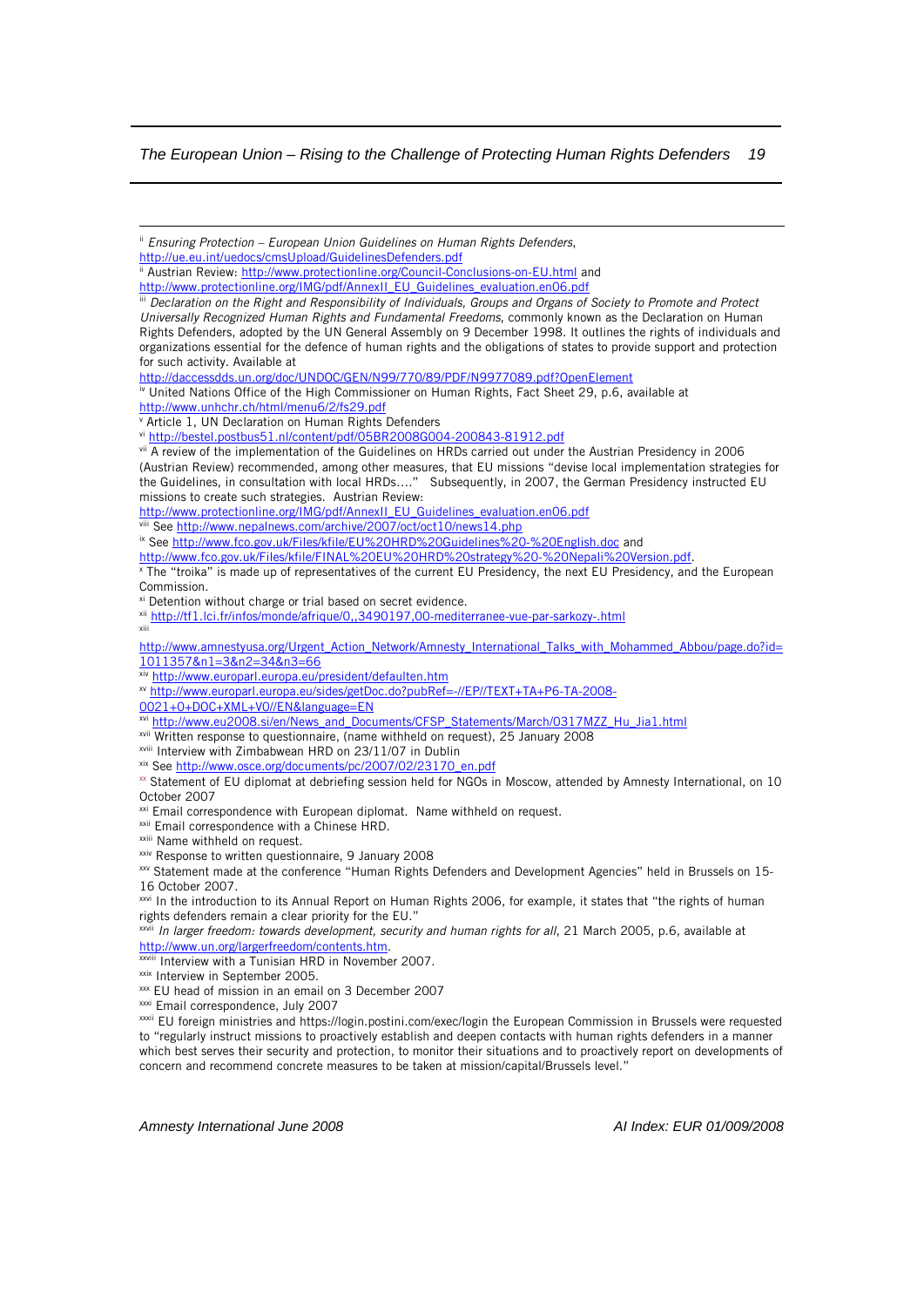name address

IWANT **TO HELP** 

WHETHER IN A HIGH-PROFILE CONFLICT OR A FORGOTTEN CORNER OFTHE GLOBE, AMNESTY INTERNATIONAL CAMPAIGNS FOR JUSTICE AND FREEDOM FOR ALL AND SEEKS TO GALVANIZE PUBLIC SUPPORT TO BUILD A BETTER WORLD

# WHAT CAN YOU DO?

Activists around the world have shown that it is possible to resist the dangerous forces that are undermining human rights. Be part of this movement. Combat those who peddle fear and hate.

- **Join Amnesty International and become part of a worldwide** movement campaigning for an end to human rights violations. Help us make a difference.
- Make a donation to support Amnesty International's work.

# Together we can make our voices heard.

| I am interested in receiving further information on becoming a member of Amnesty International |
|------------------------------------------------------------------------------------------------|
| name                                                                                           |
| address                                                                                        |
|                                                                                                |
| country                                                                                        |
| email                                                                                          |
|                                                                                                |
|                                                                                                |
| I wish to make a donation to Amnesty International (donations will be taken in UK£, US\$ or €) |
| amount                                                                                         |
| Mastercard<br>please debit my<br>Visa                                                          |
| number                                                                                         |
| expiry date                                                                                    |

Please return this form to the Amnesty International office in your country. (See www.amnesty.org/en/worldwide-sitesfor further detailsof Amnesty International offices worldwide.)

If there is not an Amnesty International office in your country, please return this form to<br>the International Secretariat in London: Peter Benenson House. 1 Easton Street. the International Secretariat in London: London WC1X 0DW, United Kingdom